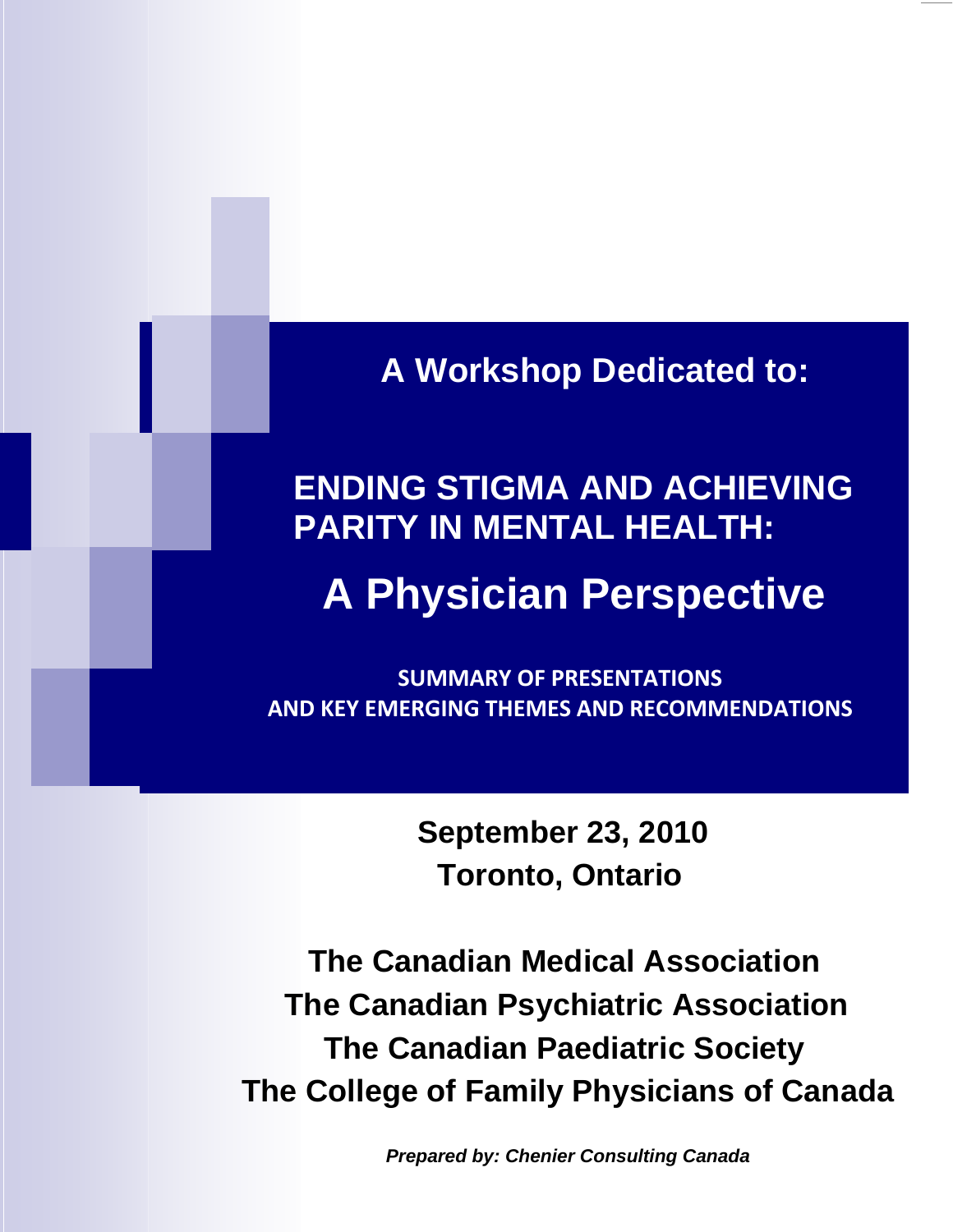## TABLE OF CONTENTS

| Shunned: Evidence for improving stigma and discrimination: Dr. Graham Thornicroft 11    |  |
|-----------------------------------------------------------------------------------------|--|
|                                                                                         |  |
|                                                                                         |  |
|                                                                                         |  |
| KEY RESULTS, THEMES AND RECOMMENDATIONS FROM BREAK-OUT GROUPS15                         |  |
|                                                                                         |  |
| We're all in this together-normalize the experience of mental health problems and share |  |
|                                                                                         |  |
| Make it easier for physicians with mental health issues to reach out and seek help 16   |  |
|                                                                                         |  |
|                                                                                         |  |
|                                                                                         |  |
|                                                                                         |  |
|                                                                                         |  |
|                                                                                         |  |
|                                                                                         |  |
|                                                                                         |  |
|                                                                                         |  |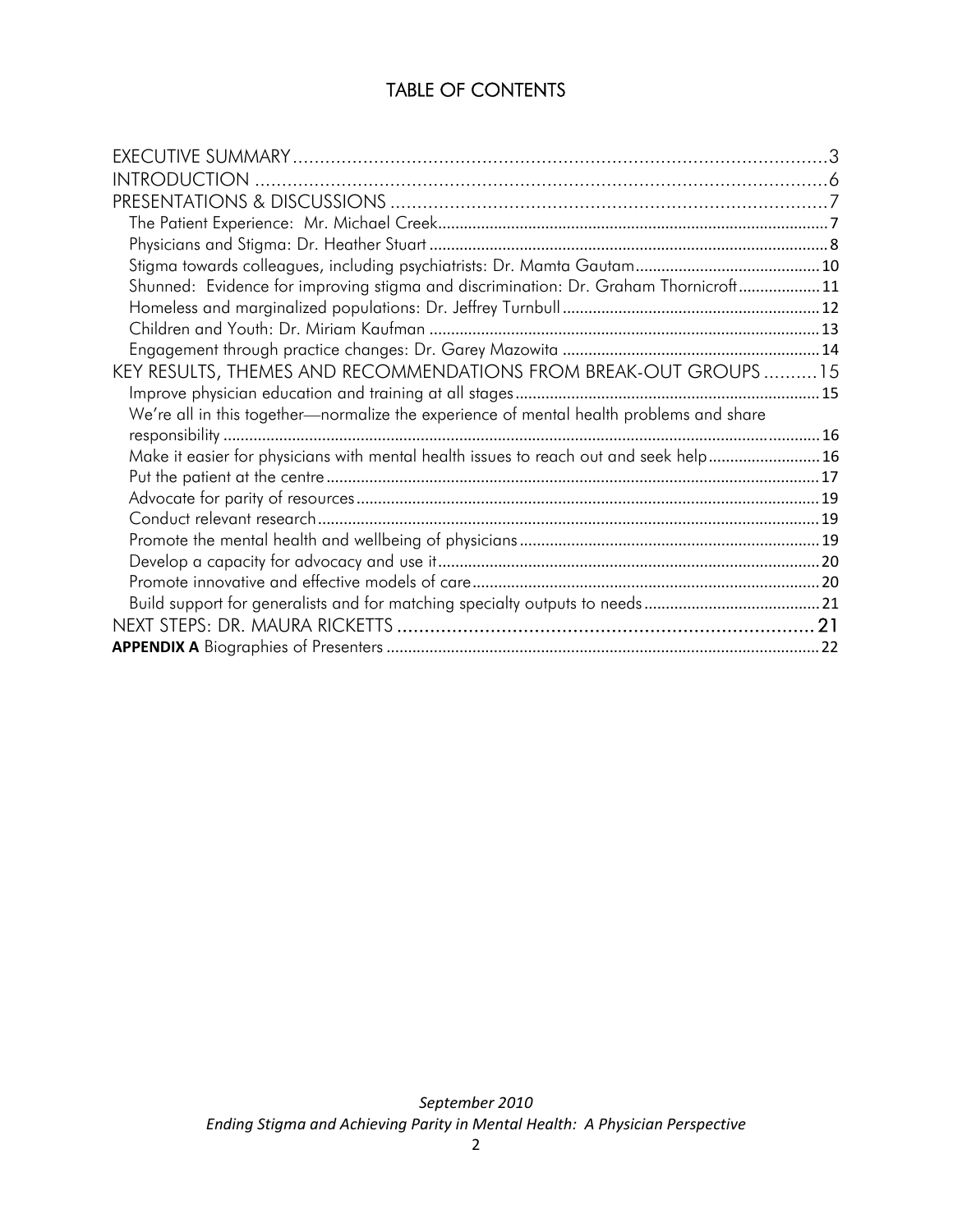## EXECUTIVE SUMMARY

#### <span id="page-2-0"></span>Setting:

The Canadian Medical Association, the Canadian Psychiatric Association, the Canadian Paediatric Society and the College of Family Physicians of Canada held a workshop in Toronto, September 23, 2010 to build a shared understanding among physicians about the sources of stigma in the health care system experienced by persons with a mental illness and to develop recommendations for action to end stigma and discrimination and achieve parity in health care.

A number of guest speakers shared research findings and discussed various perspectives pertaining to stigma and discrimination. Each presentation was followed by a question and answer session. In the afternoon, four working groups were formed:

- Physicians' personal experience of stigma
- Physicians and their patients
- Physicians as a profession
- Physicians and the health care system

Questions for the working group 1. What are the best policies and practices that should be promulgated?

- 2. What are the educational needs for physicians, addressing both knowledge and behavior?
- 3. What can individual physicians and the medical profession do to affect/cause change?

#### Summary:

Stigma is an overarching term that includes problems of knowledge (ignorance), problems of attitudes (prejudice), and problems of behavior (discrimination). Research and personal testimonials from people with mental illness show clear evidence that stigma and discrimination towards people with mental illness are real and have a powerful negative impact.

Stigmatization and discrimination within the health care system are not confined to mental illness. There is a substantial body of stigmatization research on epilepsy, HIV/AIDS and leprosy. In all three, stigma and discrimination have been reduced for many of these groups for different reasons. Reducing stigma in mental illness can, and should, become a success story.

Through the sharing of his personal story, Mr. Michael Creek set the stage by providing witness to the pain and isolation that is suffered by those who've experienced mental illness. When stigma is pervasive in society, people with mental illness cannot break free from the notion that they might be the cause of their own problems.

The harm of stigma is more than skin deep. People with mental illnesses do not live as long as those without mental illness, even after accounting for suicide. Stigmatization leads to lower rates of employment; usually only 10-15% of people with severe mental illness are working, although many would like to. Many find themselves trapped in that role –mentally ill, unemployed and relegated to low levels of choice for accommodation. Consider this: 1% of Canadians are homeless. The life expectancy of homeless people is lower than the average – the age adjusted mortality rate in shelters is 4-7 times that of the housed population. People with HIV/AIDS living in shelters have a 21% mortality rate, equivalent to that of sub-Saharan Africa.

#### *September 2010*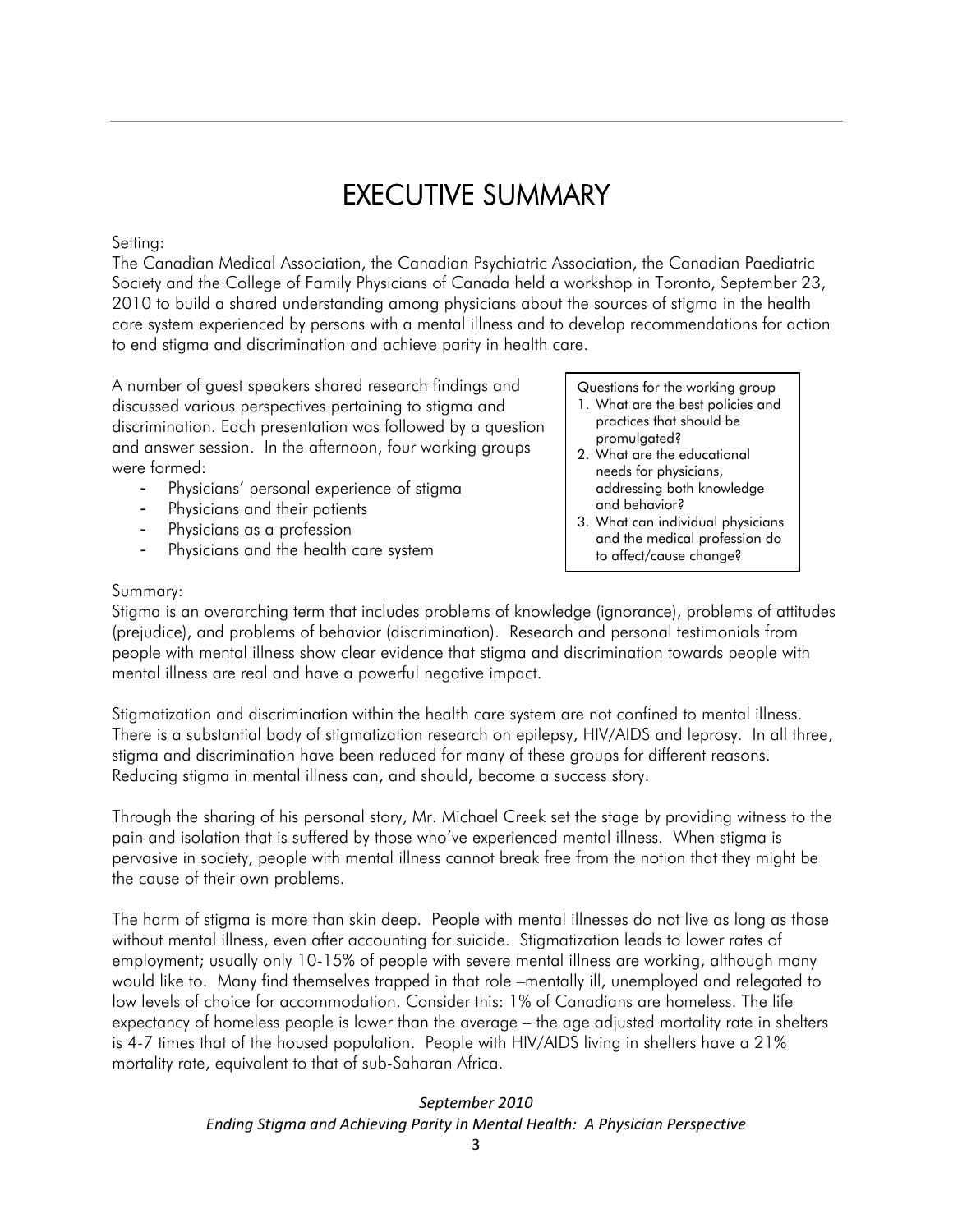Many people do not believe that children can have serious mental illness, but they can and do. When a child has a mental illness, their parents are not spared from the accompanying stigma - they fear being portrayed as bad parents and may become very secretive or deny the problem. However, it goes both ways - physicians can sometimes be dismissive about mental health problems in adolescents as well, attributing important mental health problems to 'hormones'. Indeed, adolescence is a turbulent time in a person's life, but certain symptoms or behaviors need to be confronted and this is not necessarily stigmatizing or discriminatory.

So, while the social determinants of health are particularly relevant for many of those with severe mental illnesses, they do not explain all the differences. Treatment disparities account for at least some of the differences. Physicians and health care providers must be attentive to the impact of stigma because it can result in poorer quality services, inequitable access to care and failure to treat physical illnesses with the same vigor as in those without mental illnesses. In fact, it has been shown that when people with mental illness have heart attacks, they receive less invasive treatments, fewer investigations and have worse outcomes and higher mortality rates. This effect is called diagnostic overshadowing – the health issues of people with mental illnesses tend to be viewed as part of the mental illness.

Research about stigma and its impact through discrimination is fundamental. For example, there are important cultural issues – discrimination is significant in the workplace in Europe, but in Southeast Asia discrimination affects the chances of marriage and impacts on marital relationships. Reducing and removing stigma is important and it is notable that there is a proliferation of multi-year antistigma campaigns (international and national). Unfortunately, there is little in the way of an evidence base to demonstrate that this type of campaign can make a difference. National level interventions are being implemented in a number of countries, including Australia, New Zealand, Scotland, Canada, England, Sweden and Denmark, and they have demonstrated some positive effects. A major campaign in England has received political endorsement and has shown a consistent pattern of moderate and positive change, of knowledge, attitudes and sometimes, behavior. Funding for more and better research about how to counter stigma caused by mental illness is essential. However, major funders in Canada tend to place greater emphasis on other research endeavors.

Physicians have a responsibility to become involved. There is growing evidence that interventions, at local and national levels, can reduce stigma and discrimination. By working within three spheres of action (structural and organizational action, group/practice action, and personal action on the part of a patient), stigma can be fought.

There is a fundamental lack of understanding and coordination of the complex health care needs of people with mental illness – systems are too difficult to navigate and there seems to be a limited capacity or willingness of health care systems to make the changes that could improve access to care. A paradigm change is required, with a focus on the patient and their family, targeting the stigmatizing behavior of particular groups of people, developing long term initiatives that fundamentally change the health care workplace, and maximizing best practices and research.

Organizations can play a major role. For example, there are intrinsic barriers to providing health care to vulnerable populations. The Ottawa Inner City Health project has exceeded targets for national standards for health indices and saves the health care system \$3.5 million each year. It has done so through initiatives such as personal support workers to accompany homeless people to the hospital; later appointment times; ongoing socialization; and advocating for privileges – medications, supportive equipment, devices, etc.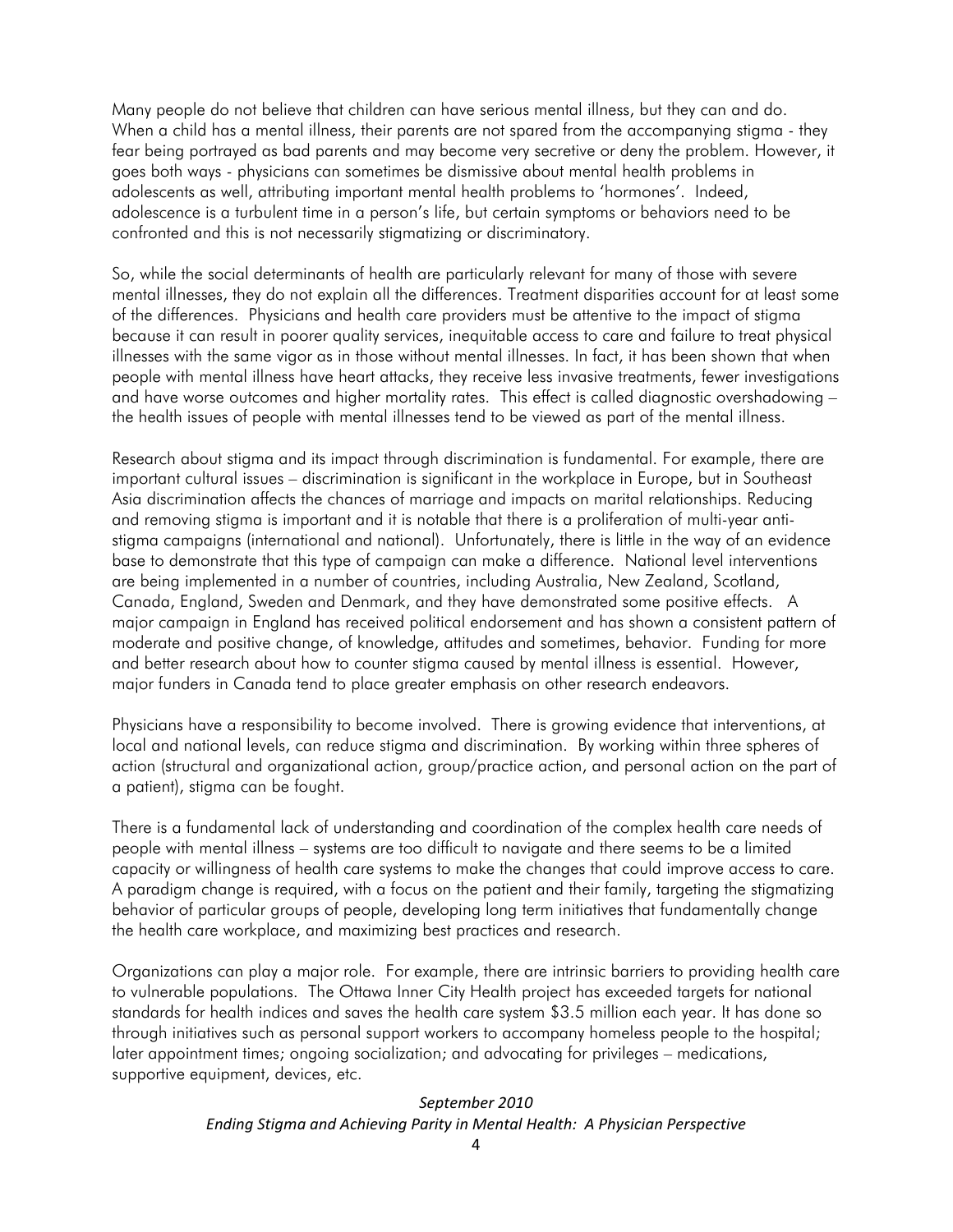Adopting a chronic disease model paradigm of care within clinical settings has done a great deal to reduce stigma for other health conditions, such as HIV and erectile dysfunction. A key element of a chronic disease model paradigm of care is that physicians work together, across specialties. In British Columbia, family doctors working with psychiatrists, psychologists and school educators are set to launch a prototype of a child and adolescent mental health module. If chronic disease model attributes such as patient flow can be properly handled, patient satisfaction improves enormously, wait lists go down and there are other positive outcomes. Access to cognitive behavior therapy (CBT) is a predictor of recovery. Among other options to improve access to CBT, family physician training could be enhanced to improve care through provision of different treatment modalities by, for example, embedding CBT into the training of family physicians.

Stigmatizing environments can be changed by incorporating direct contact with consumers of mental illness care*, outside of the clinical environment*, as part of the training for health professionals. It is a profoundly important way for physicians and other health care providers to learn how to view each patient as a unique individual, within the context of a life lived, rather than simply as a diagnosis. Social contact theory, which involves direct contact between stigmatized persons and a target group, has been used to improve professional training and reduce stigmatizing behaviors.

Stigma in the health care setting isn't confined to our patients. Physicians have misconceptions about colleagues who have a mental illness, viewing them as weak, flawed, or somehow at fault for becoming ill. In turn, physicians self-stigmatize – feeling shame and fearing judgment from their colleagues, they delay help-seeking and self-medicate. The role of stigma in disciplinary actions taken by regulatory authorities adds another dimension to the discussion. There is a 'professional' stigma toward the profession of psychiatry and psychiatric research leading to difficulties recruiting medical students and residents, and in unequal access to research dollars.

Finally, we can't forget that people with mental illness often carry with them many of the attributes of mental *wellness* – strength, resilience and adaptability – and we can help physicians to recognize ways to work *with* their patients as they travel down the road to recovery.

Engaging physicians in ending stigma and discrimination is essential because of their role within the health care system. The goal of the workshop was to engage physicians in the discourse. However, the Workshop participants went a step further: they made 10 recommendations based on a vision of a health care system that puts the patient in the centre, pulls mental health care out of its second tier status within the Canadian health care system, and leads to the implementation of innovative and effective models of care.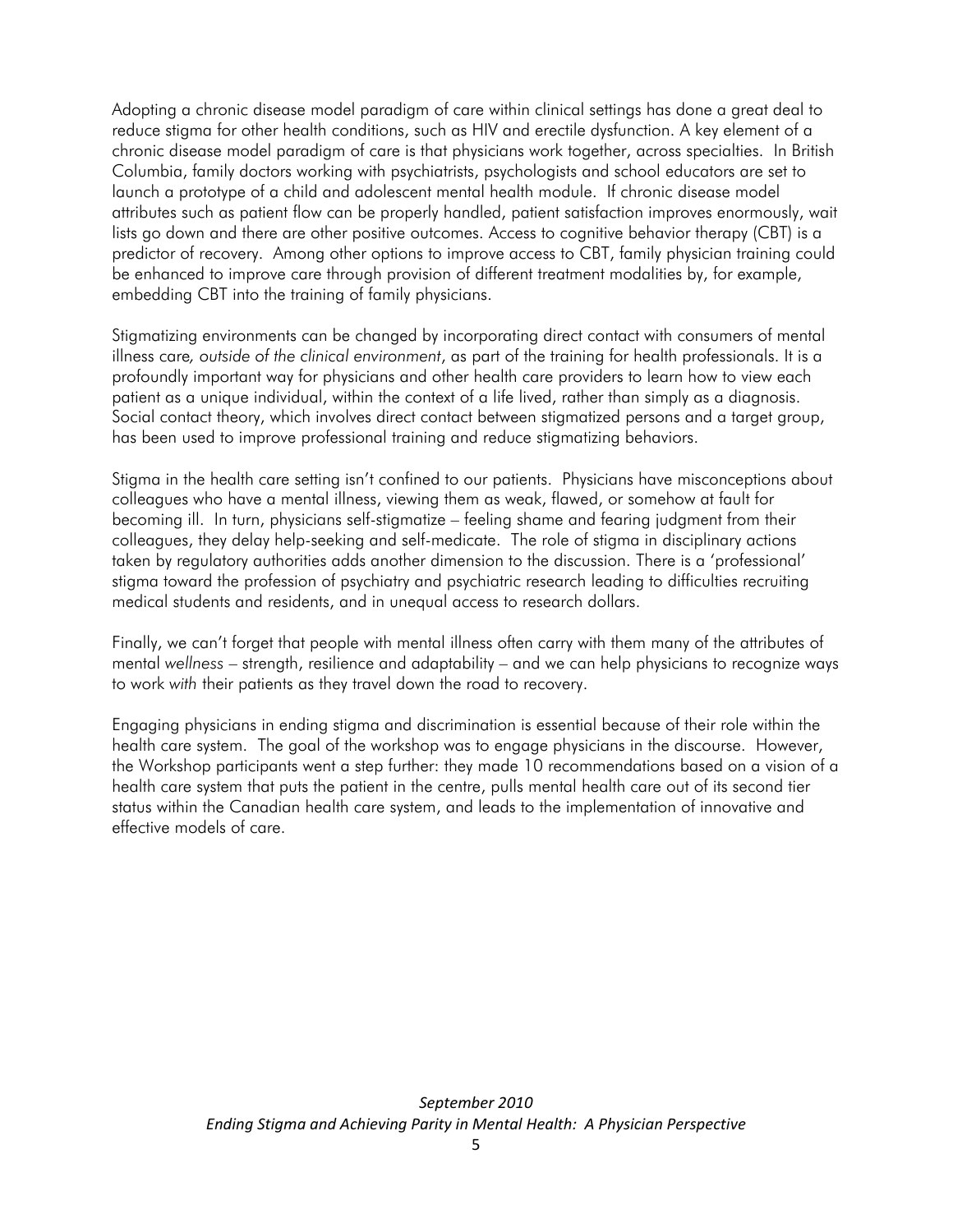## INTRODUCTION

<span id="page-5-0"></span>The Canadian Medical Association, the Canadian Psychiatric Association, the Canadian Paediatric Society and the College of Family Physicians of Canada held a workshop in Toronto, September 23, 2010 to build a shared understanding among physicians about the sources of stigma in the health care system experienced by persons with a mental illness and to develop recommendations for action to end stigma and discrimination and achieve parity in health care.

A number of guest speakers made presentations about stigma and discrimination from various perspectives, and specific research findings pertaining to stigma and discrimination were also shared with the participants. Each presentation was followed by a question and answer sessions. The participants then joined break-out workshops to address the following issues:

- Physicians' personal experience of stigma
- Physicians and their patients
- Physicians as a profession
- Physicians and the health care system

Each break-out group discussed the following questions within the context of the workshop topic:

- 1. What are the best policies and practices that should be promulgated?
- 2. What are the educational needs for physicians, addressing both knowledge and behaviour?
- 3. What can individual physicians and the medical profession do to affect/cause change?

When the break-out groups concluded their discussions, each group reported back to plenary and the workshop was then adjourned.

The following report represents a summary/synthesis of the seven presentations along with the identification of ten major themes emerging from the breakout groups. A full copy of the Workshop Proceedings is available upon request. Biographies of the Workshop Presenters are enclosed as Appendix "A".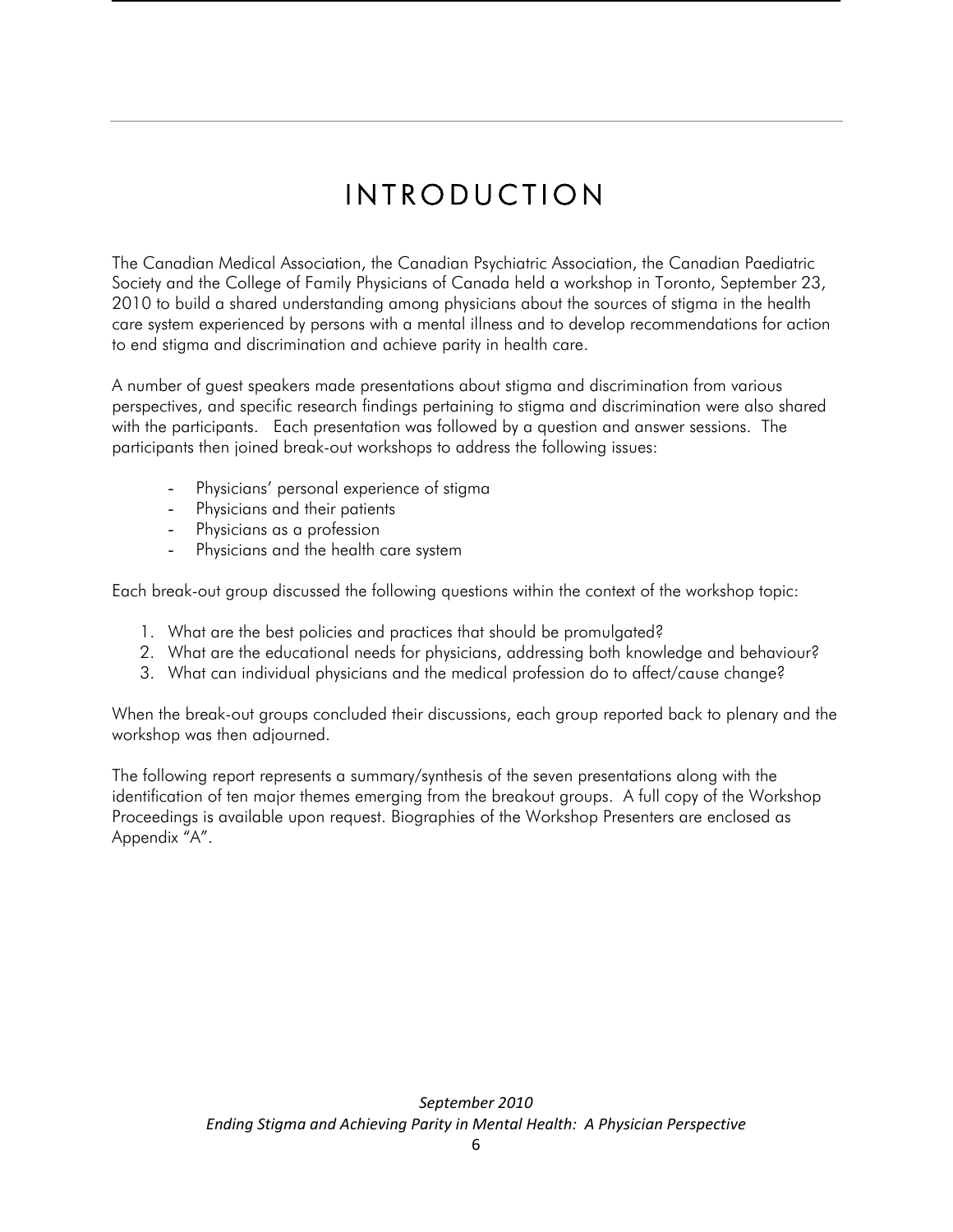## <span id="page-6-0"></span>PRESENTATIONS & DISCUSSIONS

#### THE PATIENT EXPERIENCE: MR. MICHAEL CREEK

Recovery is a personal and life-long journey. To begin, Mr. Creek talked to us about his experience of abuse and how his shame prevented him from seeking the help he needed. Mr. Creek spent many years in the street, addicted to drugs and trying to live with the memories of his abuse as a young child. There is such a need to get help to young people; Mr. Creek will always wonder how different his life might have been if he had received help for the abuse he suffered as a child. Funding for the support for youth and children is particularly important. Most of the youth Mr. Creek works with have both mental illness and addictions. Mr Creek is a survivor of cancer, physical and mental abuse, homelessness and poverty, and he is a mental health consumer. Today, he is a champion for people living on the street in Toronto.

Lingering and suppressed trauma can lead to ongoing struggles with depression and mental health crisis. Shame and self-stigma can become internalized. Mental health consumers experience shame, stigma and discrimination from family members, friends, co-workers, supervisors and health care providers. Even vocabulary, such as the word 'survivor', is potentially stigmatizing. Young people probably think of themselves as surviving the system rather than the illness itself. So, why is it used? Mr. Creek explained that he uses the term in part because he's a cancer survivor and in part because he thinks people should take pride in having survived serious health challenges of any sort. At the same time, he experienced a dramatic difference in how he was treated as a cancer survivor compared with how he was treated as a person with a mental illness.

Mr. Creek wanted to emphasize the healing power of disclosure, because healthy disclosure is one of the most important ways to reclaim your sense of self and to reject stereotyping and stigma. In the past, he would advise people with mental illness not to disclose, but he now advises people to disclose because disclosure is needed, both to heal oneself and to help reduce stigma. There is a cost to disclosure and people who do so are taking a risk. It takes tremendous courage to disclose traumatic abuse and it is critically important for service providers to encourage disclosure by creating a non-judgmental and open atmosphere. A key part of the journey of recovery for consumers is in sharing their experiences with others, including physicians. For Mr. Creek, the need for physicians to meet with mental health consumers as equals in non-therapeutic settings is essential. It is a profoundly important way for physicians and other health care providers to learn how to view each patient as a unique individual, within the context of a life lived, rather than simply as a diagnosis. Mr. Creek had advice for those who teach medical students: students need direct contact with consumers so that they can have conversations, and hear their stories. Stories about how they feel as patients, perhaps talking about more than what would be disclosed in an office. "It is important for psychiatrists to be able to hear how we, the people who use the service, see things differently than they do", for example, talking openly about patient versus psychiatrist perspectives on shock treatment. In closing, he suggested that individuals who suffer from a mental health issues should disclose the fact that they have a mental illness.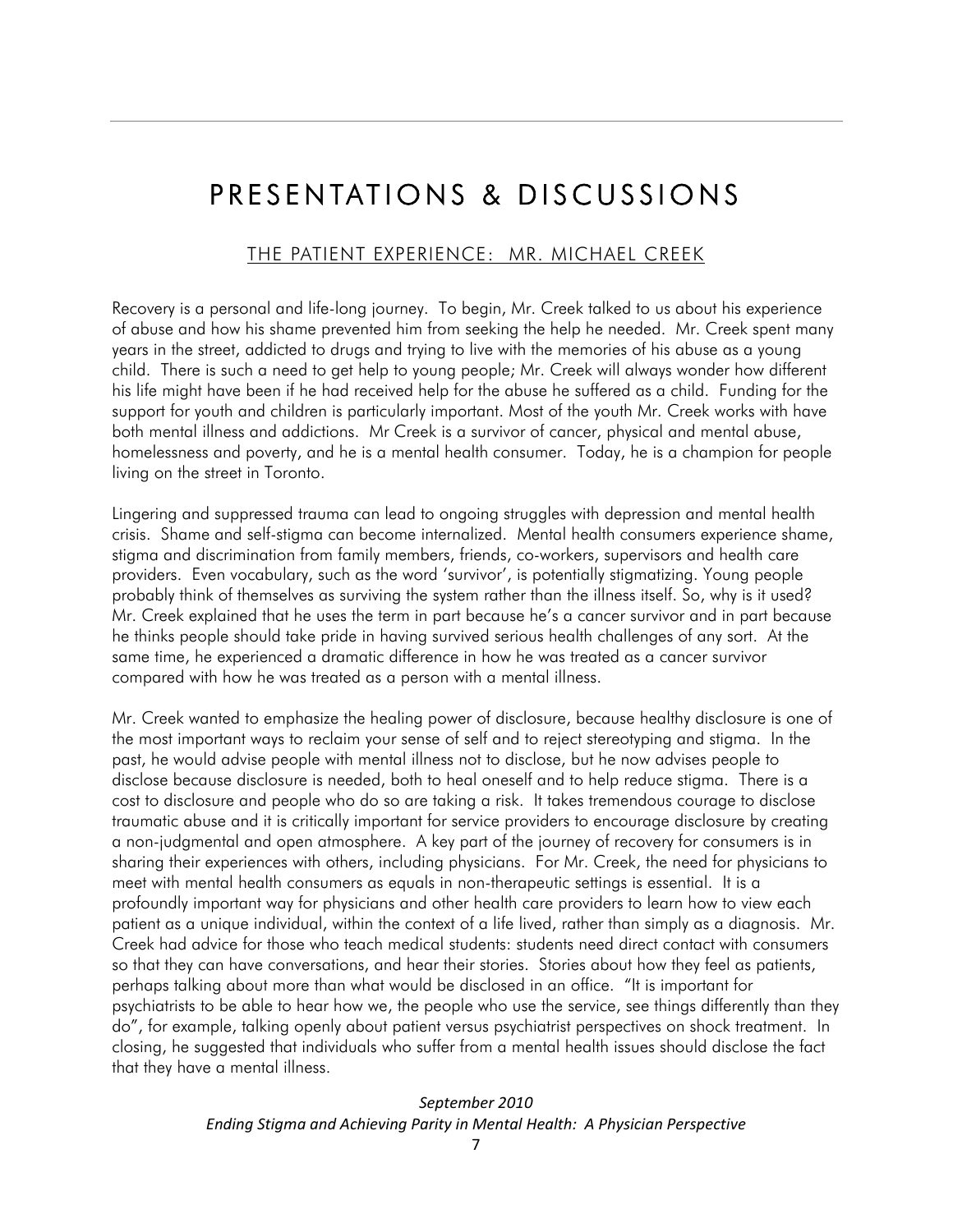## PHYSICIANS AND STIGMA: DR. HEATHER STUART

<span id="page-7-0"></span>Dr. Stuart began by noting that those with mental illnesses do not seem to get the same treatment for their non-mental illnesses as others who do not have mental illnesses. Treatment disparities are known to impact mental health care in many ways: poor system outcomes, human rights abuses, poor quality services, and inequitable access to care. One of the greatest concerns in psychiatry is that a patient with an undiagnosed health issue is under-treated because it is thought to be somatisation. Dr. Stuart felt that a meeting in which physicians were looking at their own prejudices and attitudes was an excellent step forward. Furthermore, she noted that the difficulties attracting high quality professionals, lack of funding for research and the consequent slowing of the production of new knowledge is a consequent of stigma toward those with mental illnesses and those who treat them.

An important dimension of stigma management in the health care system comes from the power imbalance between patients and health care providers; it allows discrimination to arise. Stigma within the health care system is confirmed by patient reports of disrespect and condescension. Yet, empowerment is important in the recovery process – it is part of a personal journey – so, it is essential to empower patients within the context of a power imbalance. Unfortunately, there is little knowledge and experience to inform us about how to support patients in that context. It is centrally important and Dr. Stuart recommended a lot more thinking about how to develop recovery oriented care. Dr. Stuart encouraged an approach of managing and coping with stigma rather than fight it. Her opinion is that fighting stigma will take a long time and that today's need is to help people manage and cope with stigma.

Reducing and removing stigma is important and it is notable that there is a proliferation of multi-year anti-stigma campaigns (international and national). Unfortunately, there is little in the way of an evidence base to demonstrate that this type of campaign can make a difference. There is a need for more research on stigma and discrimination, but we can't wait for definitive answers: researchers have to consider "promising" practices rather than best practices, as research evidence on best practices is limited. For example, the Opening Minds campaign of the Mental Health Commission of Canada is looking at a number of issues: literacy, prejudice (stereotypes and attribution, devaluation), discrimination (social distance and social exclusion), recovery (recovery knowledge, empowerment) and engagement (motivation to learn, social responsibility). However, there are few tools for measuring these outcomes.

There are three spheres of action to reduce stigma:

1) Structural action (health systems and organizations) to address inequitable or unfair policies and practices and inadequate or outdated facilities. For example, structural change can be employed to improve equity and social justice – not just changes to the law but changes to policies in health systems and organizations. In some ways, structural reform appears to be a fringe issue while at the same time, organizational reforms are not uncommon. Recommendations or advice describing successful structural reform are few and far between. Dr. Stuart noted that in Calgary, they were able to influence the construction and design of the new emergency rooms by simply asking clients and family members which structural issues bothered them the most. They said "surroundings in the ER, no time out room, too busy and noisy". Even existing facilities can be changed piecemeal if clients and families are asked what bothers them the most.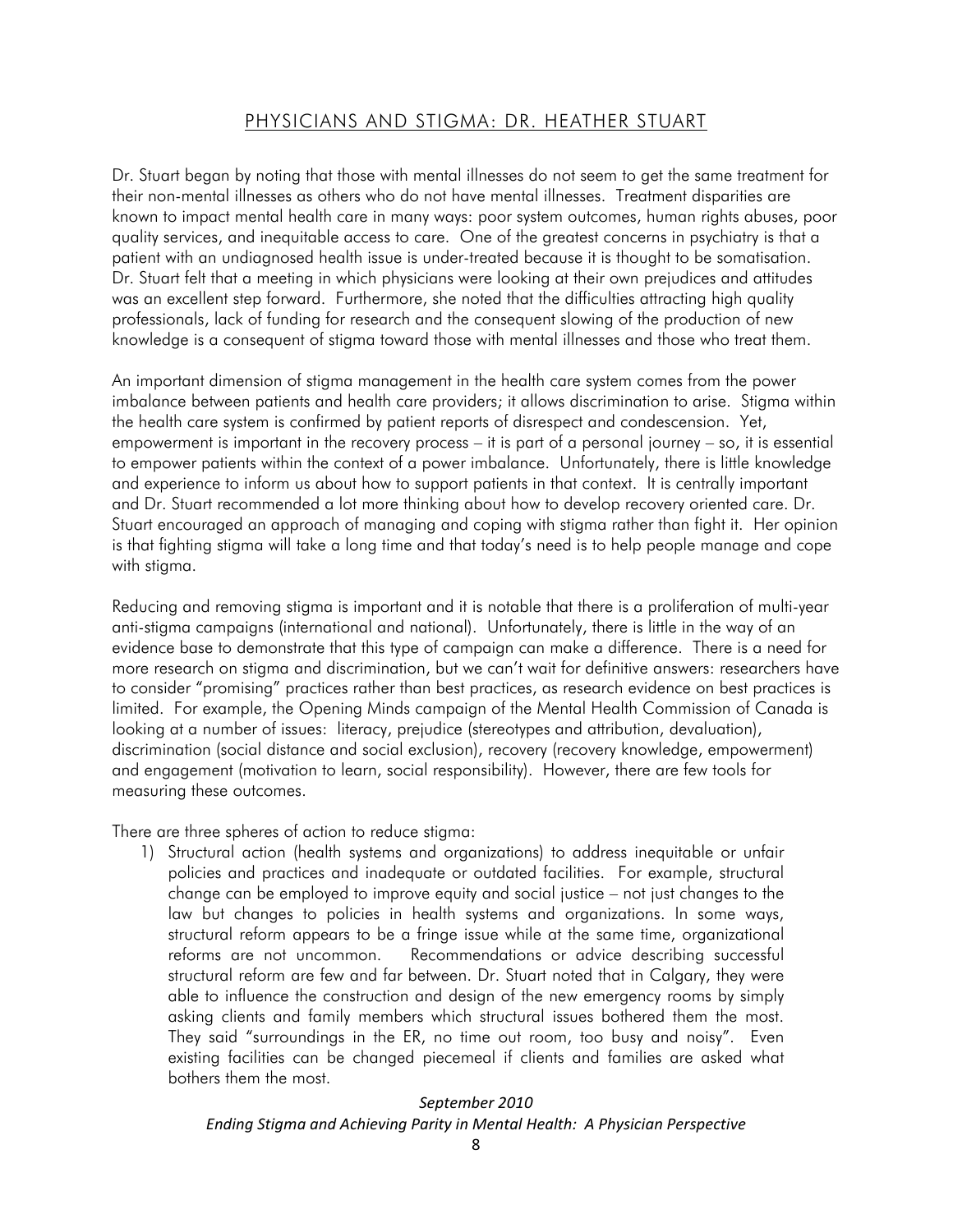- 2) Group action (clinical practice) can address clinical stereotypes involving inaccurate estimates of disease risk, diagnostic overshadowing and pejorative interactions with patients and or families. Promising strategies here include contact-based education, which has been shown to improve attitudes and behaviours.
- 3) Personal action (patient behaviour) can address help-seeking avoidance and rejection or poor adherence to treatment. Questions posed included: Is there a place for us to help people to work through being exposed to stigma? Can we help them to find ways to handle it? People with lived experience, who've been able to manage stigma successfully, have an important role in documenting their experience and teaching their skills to others in similar situations. It is best that people are prepared and have a plan to address stigma when it occurs.

Opportunities arise through a whole new set of paradigms for thinking about mental illness and stigma reduction:

- Focus on patient and families by providing knowledge and concrete help to increase selfesteem;
- Provide accessible and comprehensive care;
- Focus programs on sharply defined groups of people;
- Focus on specific diseases rather than developing broad-based campaigns;
- Develop coordinated long-term initiatives that also become part of routine work and that address changing behaviours rather than just attitudes;
- Address structural inequities that create and maintain stigma;
- Increase best practice knowledge through research and evaluation; and
- Involve families and patients as active members in these processes.

Barriers arise when there is:

- Failure to recognize that stigma is primarily a problem of behaviors;
- Politicization of anti-stigma activities;
- Focus on visibility versus meaning;
- Implementation of grand gestures instead of locally sustainable initiatives;
- Glitzy campaign launches instead of long-term programs;
- Adoption of the "big bang" theory of social change;
- Misplaced faith in conventional education and social marketing approaches.

There are too many psychiatric patients in the criminal justice system, some of whom are a danger to other people and themselves, as happened recently in Toronto where a man with a mental illness pushed people on the subway. Media coverage was sensational and contributed greatly to prejudices against those with severe mental illness. Apparently, although he was well known within the legal system, he was not provided with the mental health care he needed. The relationship between mental illness and the law is a complicated one that needs to be tackled.

Faith communities are compassionate and provide tangible support in the form of housing, meals, and social support, yet they are not always fully engaged in anti-stigma campaigns. Clients and families have expressed their hope that their church and the congregation would be provided with the

#### *September 2010*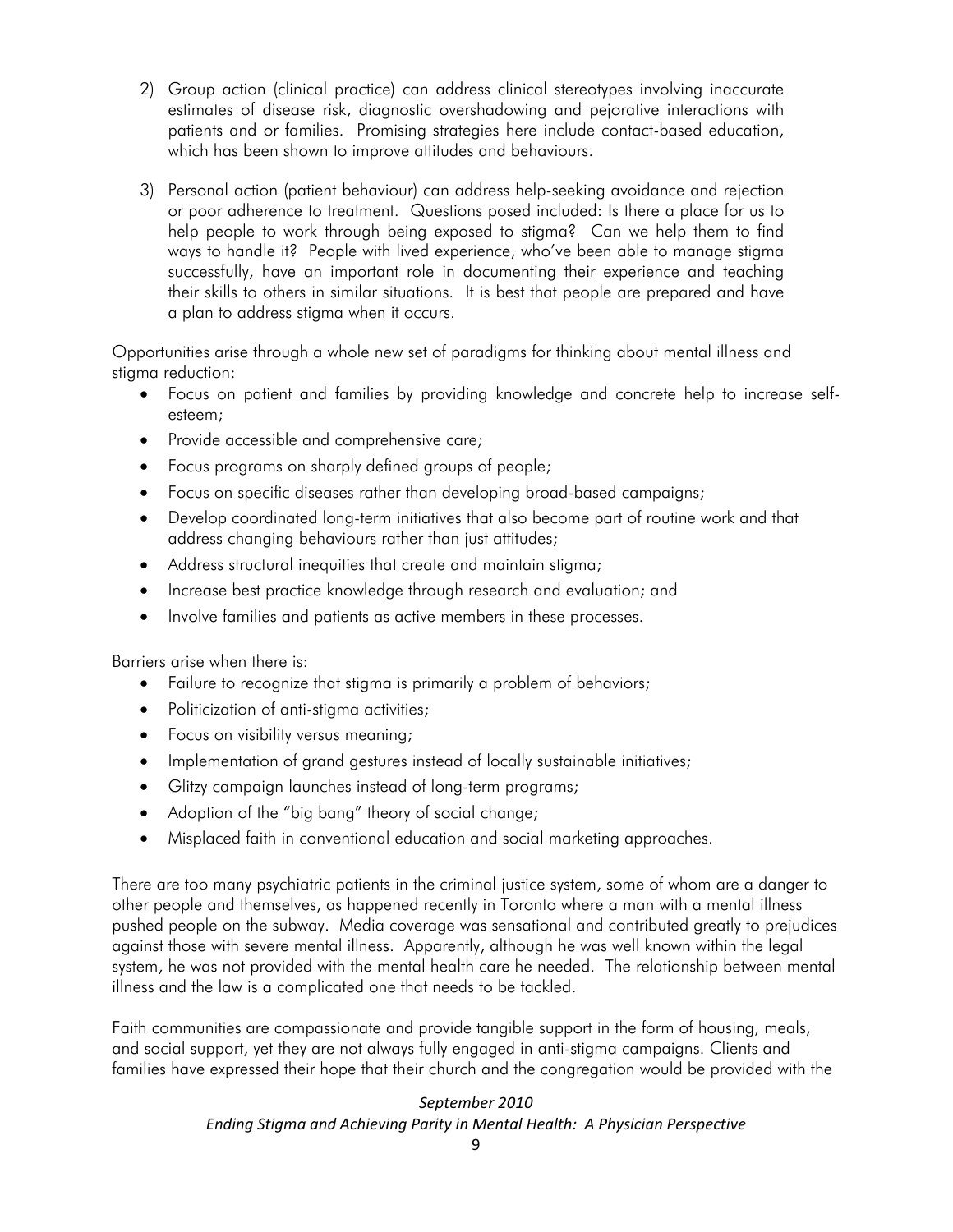<span id="page-9-0"></span>same support as is offered for someone who's had a heart attack - a prayer or to be invited for lunch, for mental illness to be seen in the same light as physical illnesses. In Dr. Stuart's experience, it is difficult to engage the faith community in anti-stigma work because there are so many different communities and no central body to approach.

## STIGMA TOWARDS COLLEAGUES, INCLUDING PSYCHIATRISTS: DR. MAMTA GAUTAM

Nowhere is stigma greater than within medicine. Doctors view their colleagues with mental illness differently. This stigma is due, at least in part, to the culture of medicine, which strives for perfection, encourages self-denial, sets high expectations of self and others and promotes hard work, conscientiousness, compulsiveness and thoroughness. Physicians are expected to be always responsible, to be tough, in control and to be able to handle everything. As a result, physicians have misconceptions about colleagues who have a mental illness, viewing them as weak, flawed, or somehow at fault for becoming ill. Many physicians are unsure how, and sometimes found to be unable, to provide support and understanding to a mentally ill colleague. A mental illness is viewed much more negatively than a physical illness.

These expectations, misconceptions and the stigma of mental illness become internalized, with significant consequences. Stigma reinforces intellectual defenses, i.e. reaction formation, denial, minimization, rationalization. It creates fear of shame, judgment and reprisals from colleagues. It leads people to self-treat and self-medicate. It causes delays in help-seeking. If physicians seek help, they prefer to be seen outside the workplace and they are more likely to accept psychotherapy than medication, as the latter is seen as an indication that they are really ill. Dr. Gautam undertook a study of her own practice seven or eight years ago. Eighty-two of 100 physicians in her practice had already started themselves on an anti-depressant. In her opinion, this is the tip of the iceberg and that it is also likely that they do well enough that they don't seek further help. Unfortunately, selfmedication can lead to further denial, incomplete treatment, and more serious mental illness which can even lead to suicide.

Stigma is also directed from physicians towards psychiatric colleagues. Psychiatrists may be seen by other physicians as "less than", and the choice of psychiatry viewed as unscientific and a waste of medical training. Many physicians consider psychiatrists to be "weird", "crazy" or incompetent. Stigma has led to discrimination: the needs and requests of psychiatrists are devalued or dismissed by other physicians. A 2008 survey of CPA members supports these conclusions: 75% had experienced stigma and discrimination towards psychiatry as a profession and 53% had personal experience of stigma and discrimination.

The harm from stigma and discrimination extends beyond interpersonal relationships. Indeed, the Alberta Medical Association and Family Support Program, which offers a helpline and a case coordination service for physicians, has experienced a decrease in calls. In 2009, they had over 1000 calls to their line: 8.5% of the physician population in Alberta. About 40% of the calls related to addiction and mental health issues. For the first time this year, their calls are decreasing, which may be attributed to the increasingly intrusive questions they are obliged to answer in order to satisfy the regulators. The result is stigma at the level of a medical regulator and the consequence is a reduction in help-seeking behaviour.

Medical residents are concerned about seeking help because of their fears about confidentiality, because of the potential impact on licensing and concerns about getting insurance. For example, a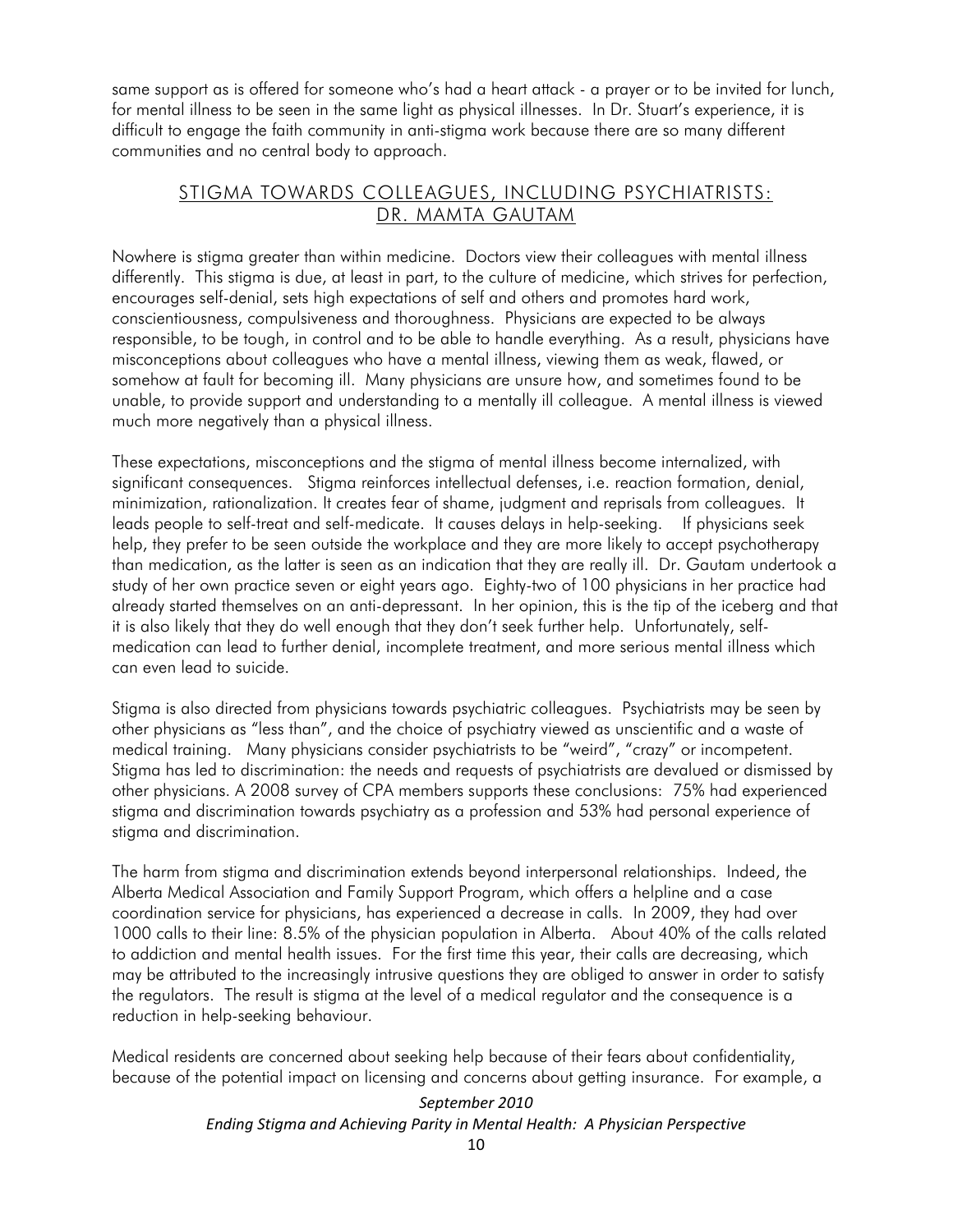<span id="page-10-0"></span>resident working in a Canadian hospital disclosed depression and senior staff discouraged him, for fear it would impact his career.

In order to reduce and eliminate these misperceptions and stigma, several steps are required:

- 1) Self-reflection on personal stigmatizing beliefs and attitudes
- 2) Sharing stories about positive treatment, recovery, hope, competency
- 3) Fostering awareness of physicians as patients, and that stress is inherent and the norm
- 4) Fostering collegiality within medicine, educating physicians about how to identify, support and reach out to colleagues at risk, and demystifying psychiatry to improve awareness between non-psychiatrists and psychiatrists.

## SHUNNED: EVIDENCE FOR IMPROVING STIGMA AND DISCRIMINATION: DR. GRAHAM THORNICROFT

Stigma is an overarching term that includes problems of knowledge (ignorance), problems of attitudes (prejudice), and problems of behaviour (discrimination). Research and personal testimonials from people with mental illness show clear evidence that stigma and discrimination towards people with mental illness are real and have a powerful negative impact. Often, the effect is to reduce helpseeking and treatment – 70% of diagnosable cases of mental illness are untreated. Stigmatization and discrimination may be seen in other areas of medicine. For example, there is stigmatization research on epilepsy, HIV/AIDS and leprosy. In all three, stigma and discrimination have been reduced for many of these groups for different reasons. However, there has been very little work done to compare the degree of stigma and discrimination between groups.

Family members, neighbours, friends and co-workers/supervisors may react adversely to and make negative judgements about people with mental illness, which can lead to loss of intimate relationships, discrimination in terms of housing, hiring, pay rates and promotion prospects.

The media perpetuates discrimination  $-$  up to  $2/3$  of items in print and broadcast show violence, unpredictability or risk associated with mental illness. While 85% of children's animation includes characters with mental illness, the portrayals are usually negative. The media provides few direct accounts from those with mental illness; this choice has clear negative effects on popular views.

Discrimination happens in the physical health care system, mainly in the form of diagnostic shadowing. Diagnostic shadowing is what happens when people with mental health problems report physical health issues: the health issues tend to be viewed as part of the mental illness and are undertreated. For example, people with mental illness who have heart attacks receive less invasive treatments, fewer investigations and have worse outcomes and higher mortality rates. Structural discrimination occurs through systematic ways in which mental health service users and services are given less value e.g. less investment for new buildings, lower staffing levels, budget cuts. As a category, people with mental illness are treated as having less value compared to people with other health problems.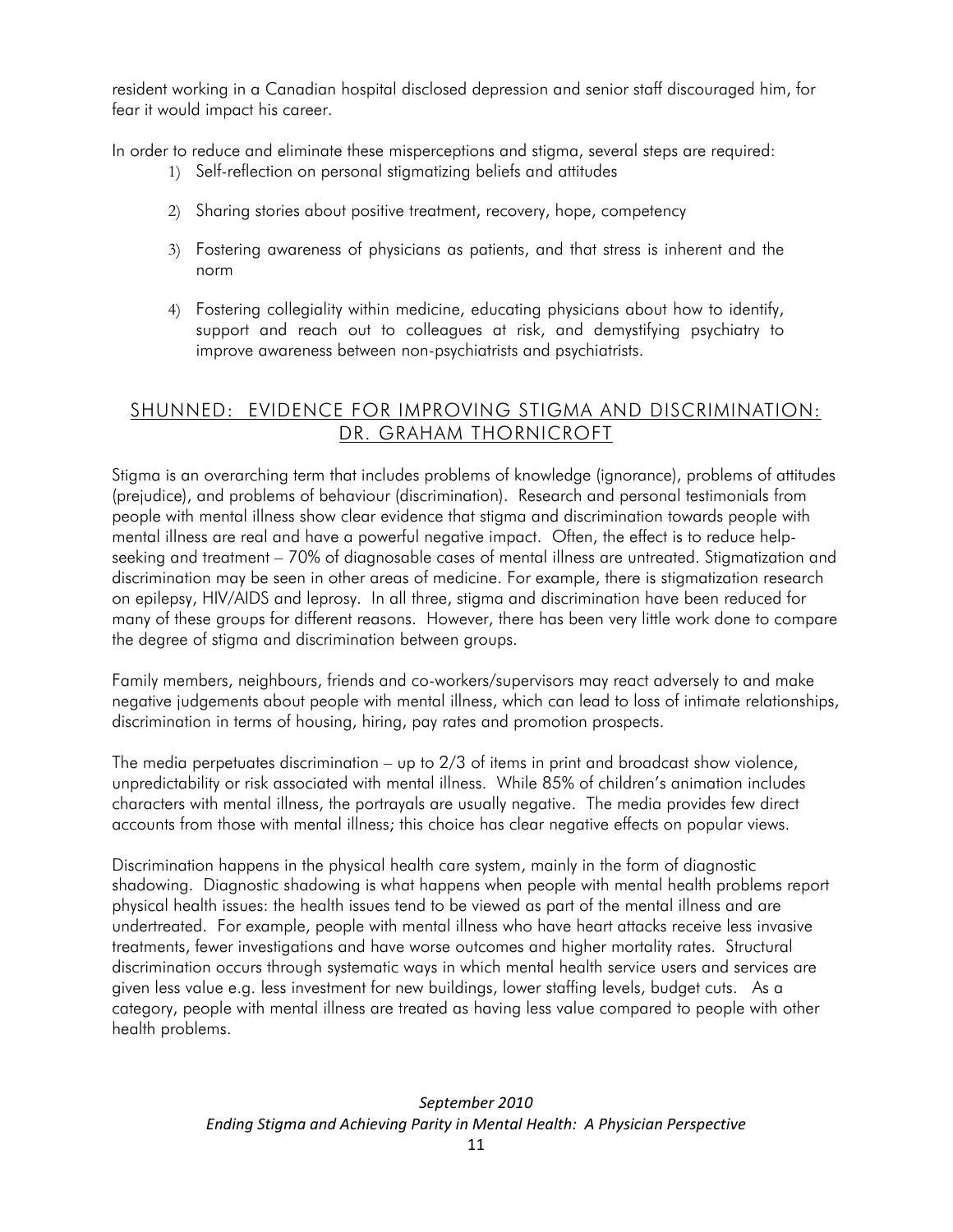<span id="page-11-0"></span>Comparisons of countries around the world show very consistent patterns in the experience of discrimination, with some differences. For example, discrimination is a significant issue in the workplace in Europe, while in Southeast Asia discrimination affects the chances of marriage and impacts on marital relationships. Anticipated discrimination is also an issue: due to self-stigma and self-discrimination people will avoid important actions such as seeking a job or seeking relationships. Poverty plays a role in keeping people mentally ill for longer than necessary – stigmatization leads to lower rates of employment; usually only 10-15% of people with severe mental illness are working, although many would like to. Many find themselves trapped in that role –mentally ill, unemployed and relegated to low levels of choice for accommodation.

There is growing evidence that interventions, at local and national levels, can reduce stigma and discrimination. With respect to local level interventions, the most powerful research support is for social contact theory, which involves direct contact between stigmatized persons and a target group. This intervention would have a consumer talk about what it is like to have a mental illness, the experience of treatment, and experiences with friends or neighbours (the wider world). Research shows that professionals hold the personal experiences of consumers in their memories longer, for at least four weeks after the workshops, than they do presentations of specific facts about mental illness. Overall, the strongest predictor of more positive attitudes is social contact.

National level interventions are being implemented in a number of countries, including Australia, New Zealand, Scotland, Canada, England, Sweden and Denmark, and they have demonstrated some positive effects. In England, there has been disclosure by well-known people, the use of all sorts of media advertisements and the implementation of innovative ways to prime social contact, for example, in a shopping mall and through a living library, where you can "borrow" a person with mental illness, sit down in a safe environment and have a discussion to improve understanding. The campaign has received political endorsement and overall, has shown a consistent pattern of moderate and positive change, of knowledge, attitudes and sometimes, behaviour.

Engaging physicians in ending stigma and discrimination is of key importance because of their role within the health care system.

## HOMELESS AND MARGINALIZED POPULATIONS: DR. JEFFREY TURNBULL

There are significant inequities in health care for vulnerable people, and homeless persons are among our most vulnerable. Approximately 1% of Canadians are homeless, but this estimate is an underrepresentation: many homeless are "couch-surfing" or otherwise under-housed. Many have a drug and alcohol problem, and many have a mental illness. There are homeless elderly, families and young people, children and youth who are growing up in and going to school from homeless shelters. First Nations and immigrant people represent a larger proportion of the homeless. For many, shelters are no longer temporary residences; they have become their permanent residences.

Homeless persons have poor health. Their life expectancy is lower than the average – the age adjusted mortality rate in shelters is 4-7 times that of the housed population. People with HIV/AIDS living in shelters have a 21% mortality rate, equivalent to that of sub-Saharan Africa. The homeless are deprived of meaningful access to health services and this has a direct effect on their health. As well, they are socially isolated, which further increases the risk for poor health outcomes. They lack all of the essential elements of resilience.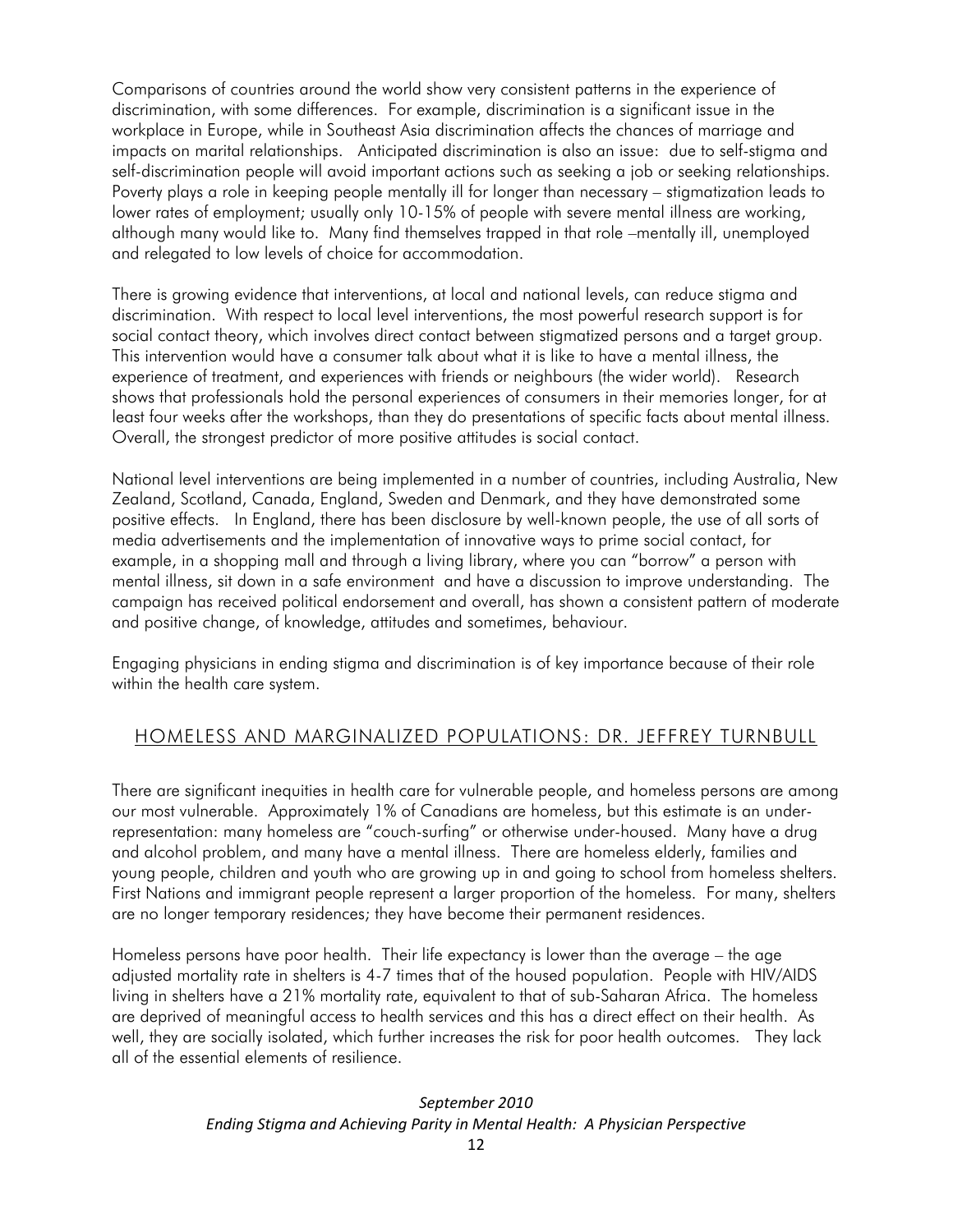<span id="page-12-0"></span>There are intrinsic barriers to providing health care to vulnerable populations. For example, the homeless often have impaired executive functioning and judgement. They live in constant crisis mode, hour by hour, and either do not or cannot plan beyond their immediate needs. This makes health promotion strategies very difficult. In addition, it is more common for a homeless person to have difficulties interacting with health care providers – many have suffered abuse from institutions, giving them an understandable distrust of institutions, authorities and health care providers.

There are also extrinsic barriers to providing care such as unrealistic treatment goals, the lack of understanding and coordination of the complex health care needs of marginalized people, systems that are too difficult to navigate, and the limited capacity or willingness of health care providers to make changes that could improve access to care (e.g. scheduling later appointment times, providing transportation).

It is our responsibility to become involved and the solutions are not always that difficult or complicated, yet they can have a very beneficial effect. The health needs of the homeless can be treated adequately with the right models of service provision. The Ottawa Inner City Health project, for example, has exceeded targets for national standards for health indices and saves the health care system \$3.5 million each year. Successful strategies applied by the project include: having Personal Support Workers accompany homeless people to the hospital; providing later appointment times; supporting ongoing socialization into a meaningful life; and advocating for privileges – medications, supportive equipment, devices, etc.

## CHILDREN AND YOUTH: DR. MIRIAM KAUFMAN

Many people do not believe that children can have serious mental illness, but they can and do. When a child has a mental illness, their parents are not spared from the accompanying stigma - they may be portrayed as bad parents. All in all, when a child has a mental illness, their parents can become very secretive.

For youth with mental health problems, stigma is a serious issue. In fact, adolescents are often a stigmatized group just by virtue of their age – adults quickly make assumptions that adolescents are more likely to commit crimes. If youth are obese or gay, they will experience additional stigma. The harm that can be predicted from stigma can cause parents to be reluctant to acknowledge that their child has a mental disorder and this can hinder access to treatment. However, it goes both ways physicians can sometimes be dismissive about mental health problems in adolescents as well, attributing important mental health problems to 'hormones'. Indeed, adolescence is a turbulent time in a person's life, but certain symptoms or behaviours need to be confronted and this is not necessarily stigmatizing or discriminatory.

Strategies that would reduce the stigma of mental illness for children and youth include the following:

- Provide comfortable, friendly, non-judgmental environments;
- Develop policies that are "adolescent friendly" such as being flexible and non-punitive if youth are late for appointments;
- Talk to colleagues about how to support and include adolescents;
- Include adolescents in developing and managing programs;
- Develop inclusive informational materials at appropriate literacy levels;

#### *September 2010*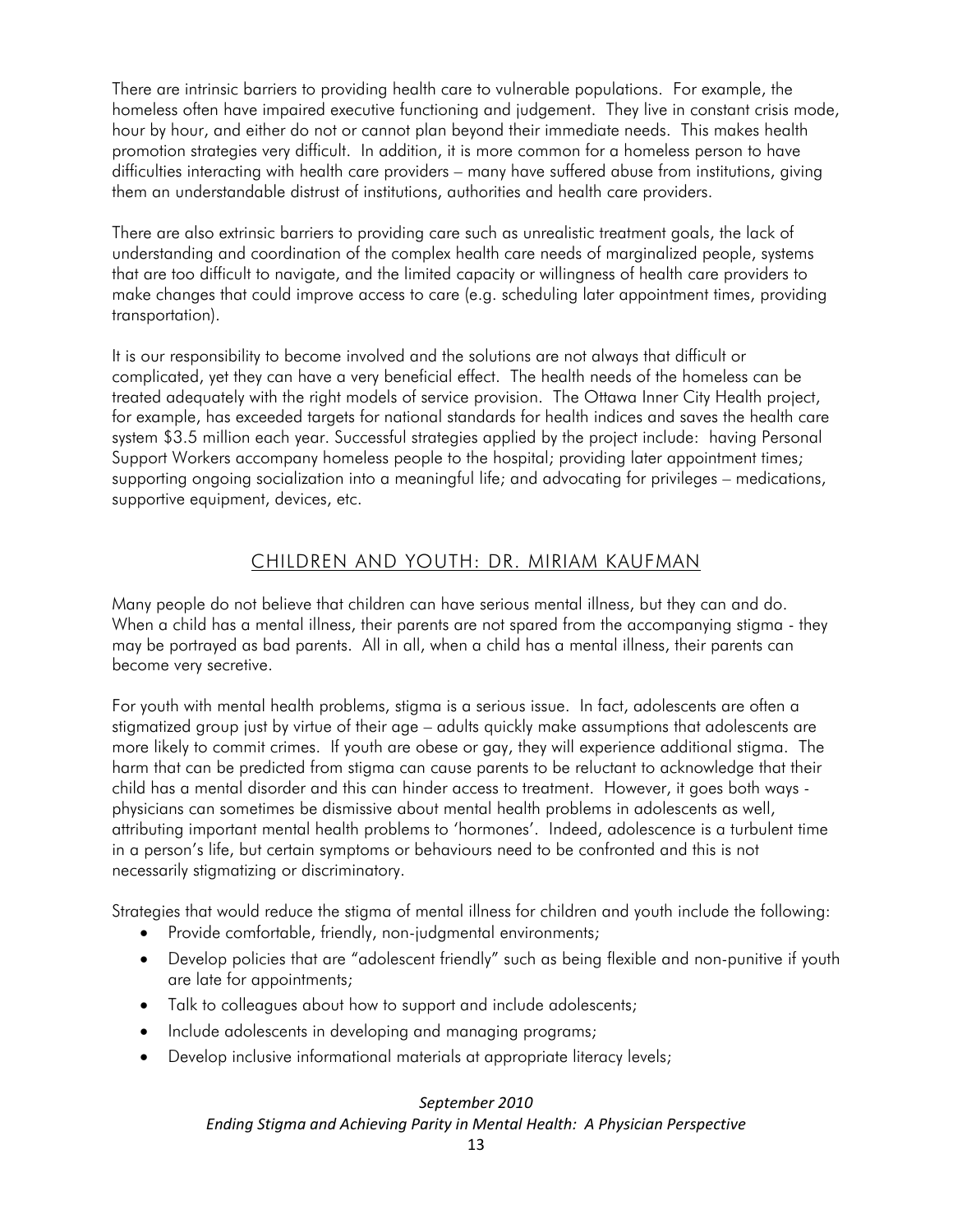- <span id="page-13-0"></span>• Advocate for a full spectrum of services and supports; training teachers in basic cognitivebehavioral therapy (CBT) techniques;
- Ally with stigmatized groups and encouraging them to link with each other.

## ENGAGEMENT THROUGH PRACTICE CHANGES: DR. GAREY MAZOWITA

Adopting a chronic disease model paradigm of care has done a great deal to reduce stigma for other health conditions, such as HIV and erectile dysfunction. This model of care could do the same for mental illness.

A key element of a chronic disease model paradigm of care is having physicians work together, across specialties. A "generalist" model of care, with a holistic approach, can help to reduce stigma, while stand-alone services such as "niche" specialty clinics can actually increase stigma if they are not fully integrated with primary care. In British Columbia, for example, family doctors working with psychiatrists, psychologists and school educators are set to launch a prototype of a child and adolescent mental health module. This is a good example of multiple stakeholders working together to transform the system, a powerful tool to reduce stigma. If chronic disease model attributes such as patient flow can be properly handled, patient satisfaction improves enormously, wait lists go down and there are other positive outcomes.

Organizations such as Institute for Health Improvement (IHI) can be of help. The IHI "Triple Aim" ensures that everything is viewed in the context of 1) population health perspective; 2) per capita cost; and 3) patient and provider satisfaction.

People with mental illness often carry with them many of the attributes of mental *wellness* – strength, resilience, adaptability – and we can help physicians to recognize and build on these. Organizations can play a major role in supporting health care professionals. For example, family physician training could be enhanced to improve care through provision of different treatment modalities by, for example, embedding CBT into the training of family physicians.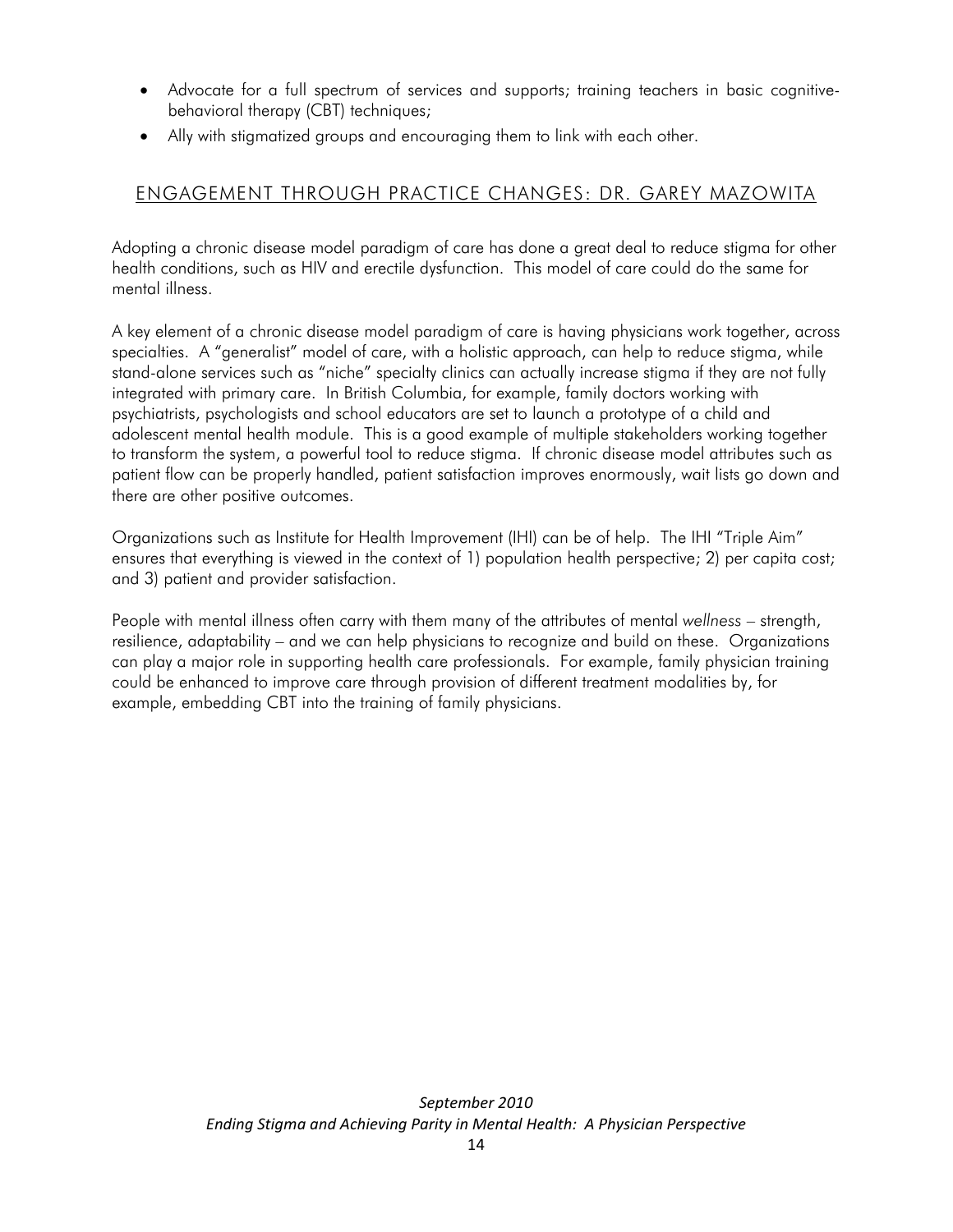## <span id="page-14-0"></span>KEY RESULTS, THEMES AND RECOMMENDATIONS FROM BREAK-OUT GROUPS

#### Improve physician education and training at all stages

THIS THEME EMERGED ACROSS ALL OF THE BREAK-OUT GROUPS

- Incorporate direct contact with consumers into physician training medical school through residency and practicing physicians
- Develop educational module to deliver for teachers to stress importance of it to students
- Institute basic competencies regarding mental illness and mental health and revisit these periodically to ensure adequacy
- Develop mental health continuing medical education for physicians in practice
- **Include more psychiatric training in medical schools and residency training**
- Residency training needs to implement good modeling such as specialists working collaboratively with family physicians
- Develop and use tools and approaches to training that foster awareness through selfreflection

One of the most frequently cited recommendations was to incorporate direct contact with consumers into physician training. Direct contact, as a means of educating physicians about the lived experience of consumers, should be a component of all stages of training—from medical school, through residency and for practicing physicians—and it should involve all physicians, not just those training in psychiatry. It should, in fact, be incorporated in the medical curricula as early as possible in training. It could be made part of accreditation. Clearly, training tools, including modules for teachers, would be needed so that teachers could successfully communicate the full importance of consumer contact to students. The goal of the training is to create mutual understanding, and because personal stories are more powerful than written documentation, the focus of the direct contact strategy should be on sharing positive stories of hope and recovery.

More attention should be paid to psychiatric training in medical school and in residency training. Currently, medical schools offer only two weeks of psychiatry, even though many family physicians are managing mental illnesses in their practices and have questions, for example, about how to manage antidepressants. Residency training needs to implement good modeling, such as specialists working collaboratively with family physicians.

Developing and using tools and approaches to training that foster awareness through self-reflection would help to improve physician training. There are self-assessment measures that can be used to identify inherent biases and discriminatory attitudes, such as implicit association testing, and these could be included in medical school training and other physician education programs. Physicians may develop stigmatizing attitudes as they go through training, and they need safe spaces in medical school to explore these. The use of these tools should also be encouraged with other health professionals such as nurses, by approaching their professional bodies. Collaborative care training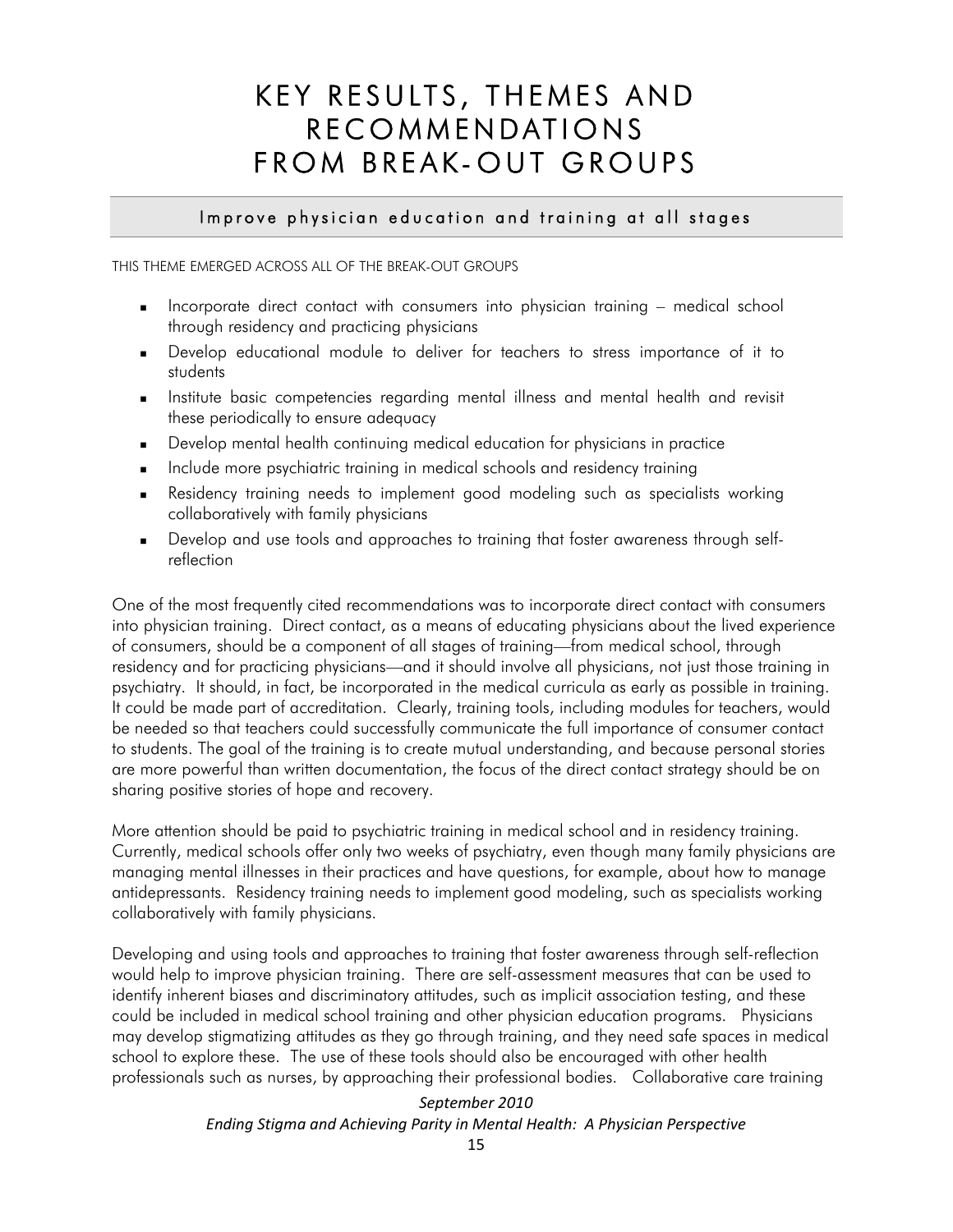<span id="page-15-0"></span>needs to begin as early as possible (in medical school), include shared care mentorship opportunities and training in how to work within and lead collaborative initiatives.

More mental health continuing medical education (CME) for physicians in practice is needed, including re-entry one-month rotations for physicians already in practice. Of concern is the focus of currently available training on a narrow sub-set of mental health concerns that are mainly related to pharmacological interventions. Training needs to be broadened and enhanced to include nonpharmacological tools such as CBT and consumer contact.

Physician training could also be improved by instituting basic competencies for mental illness and mental health. Competencies for all physicians need to be revisited and revised to include competencies related to mental disorders, stigma and discrimination. It was additionally recommended that hospital accreditation have mandated competencies in the management of mental illness.

## We're all in this together—normalize the experience of mental health problems and share responsibility

THIS THEME EMERGED FROM THREE BREAKOUT GROUP DISCUSSIONS.

- Encourage and support disclosure by leaders and celebrities
- **Have leaders in various specialties, including those who are living with the experience,** talk to physician groups
- Adopt a chronic disease paradigm of mental illness similar to those on HIV

There appeared to be general agreement that the experience of mental illness needs to be normalized, as it is a common part of the human experience, for physicians and non-physicians alike. "Us" versus "them" thinking needs to be challenged, as it assumes that one cannot be a patient and also a physician. When leaders in various specialties, including those who are living the experience, talk to physician groups, the impact will be broadly felt. Furthermore, physicians need to see that stigma and discrimination are everyone's problem and not simply the responsibility of psychiatry alone.

## Make it easier for physicians with mental health issues to reach out and seek help

THIS THEME EMERGED FROM THREE BREAKOUT GROUP DISCUSSIONS.

- **Provide access to primary care practitioners**
- Encourage disclosure from other physicians and health care providers who have had a mental health problem, with the focus on how they have recovered to full function
- **Provide an environment where physicians feel safe disclosing a mental illness**
- Provide safe venue for physicians to disclose mental illness
- **Provide safe places for physicians to seek help and support (e.g., help lines, support** groups)

#### *September 2010*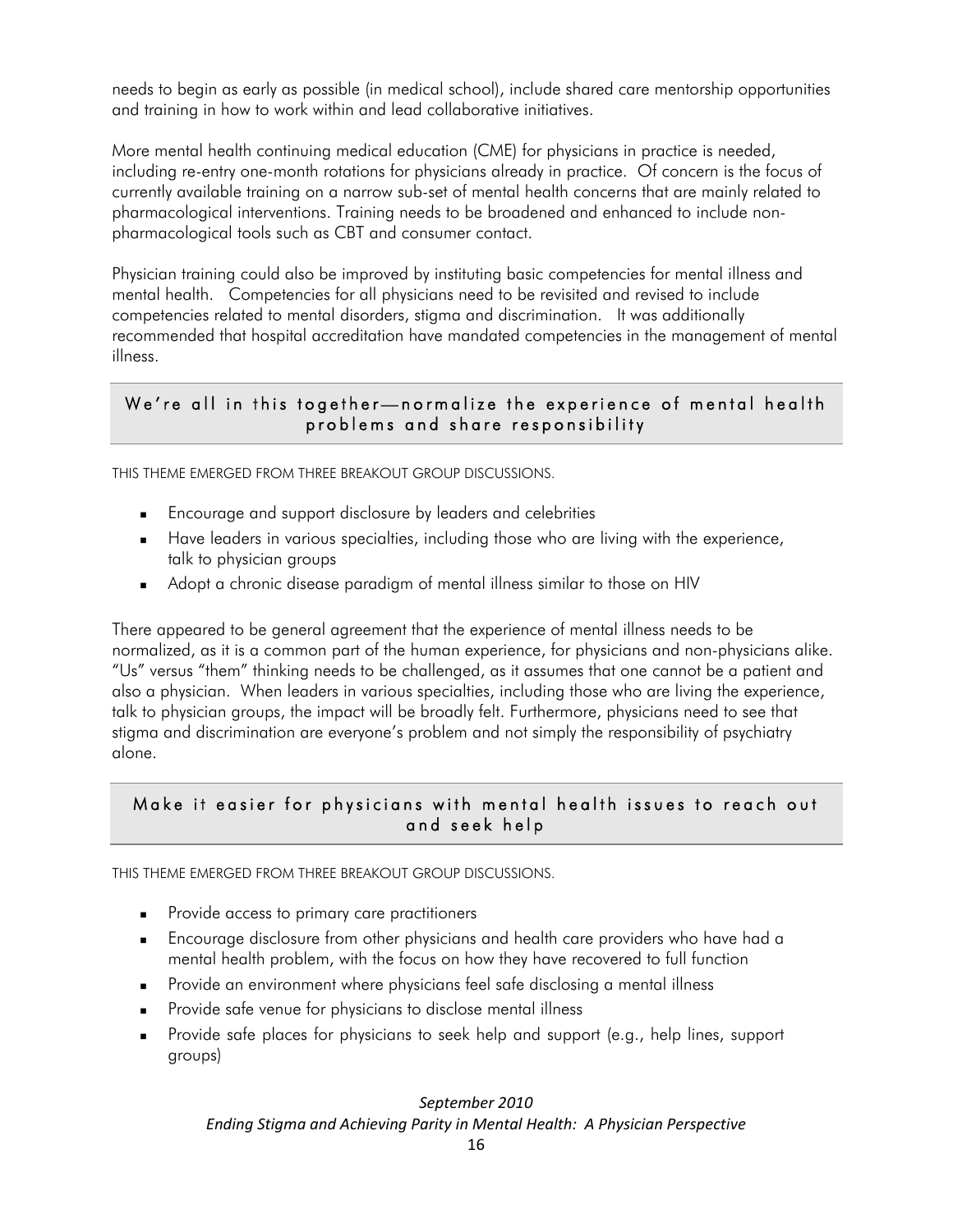- <span id="page-16-0"></span> Provide clarity regarding the consequences of answering questions on licensing, privileges and applications related to mental health
- Address barriers in terms of remuneration and limits to private insurance to foster help seeking.

The trend toward structured discrimination of physicians who've experienced mental health problems is not acceptable. It must become easier, not more difficult for physicians who need help to disclose a mental health problem and seek treatment. One of the first steps is to ensure that physicians have access to care, particularly primary care. Access to timely care would enable more of a focus on early identification and treatment.

Physicians need to feel safe disclosing a mental illness. This means that they must be free of the fear of censure from colleagues or professional colleges. Clarity is required, for example, regarding the consequences for licensing, privileges and applications when physicians answer questions related to mental health. Compulsory approaches are more likely to cause physicians to ignore their health and not seek treatment. As with others, physicians need to be able to access safe places for help and support, such as confidential help lines and support groups. Barriers in terms of remuneration and limits to private insurance also must be addressed to foster help seeking.

The consultants felt that as more physicians disclose their experience, stigma will begin to disappear and physicians will be enabled to reach out for help when needed. This suggestion was tempered by caution: disclosure from individual physicians in a piecemeal fashion is unlikely to benefit all of physicians and their patients. In fact, the opposite may be more realistic. The consensus was that a mass coming out of physicians (preferably leaders) who have had mental health problems, with a focus on how they have recovered full function, would be a powerful message to physicians, and prevent isolation, marginalization and harm to the more vulnerable physicians.

Finally, all physicians must confront and challenge negative stereotypes and demeaning language about mental illness, a phenomenon that is, unfortunately, not uncommon in health care settings. The culture of physicians in medicine works against help seeking, and when colleagues use demeaning language, it is a powerful deterrent to those who need to seek help. The role of language in the workplace and public arena has been proven as a means for changing society, with the women's movement serving as a good example of success. The same result could and should be achieved in medicine with respect to mental illness.

## Put the patient at the centre

THIS THEME EMERGED FROM THREE BREAKOUT GROUP DISCUSSIONS.

- **Make health care environments more patient-friendly**
- Engage staff and teams to support a patient-centered approach to care
- **EXECT** View the patient holistically in the context of his/her life
- Maintain an awareness of power imbalances between physicians and patients
- Improve communications with patient and engage them in care decisions
- Include patient involvement in service planning and review

#### *September 2010*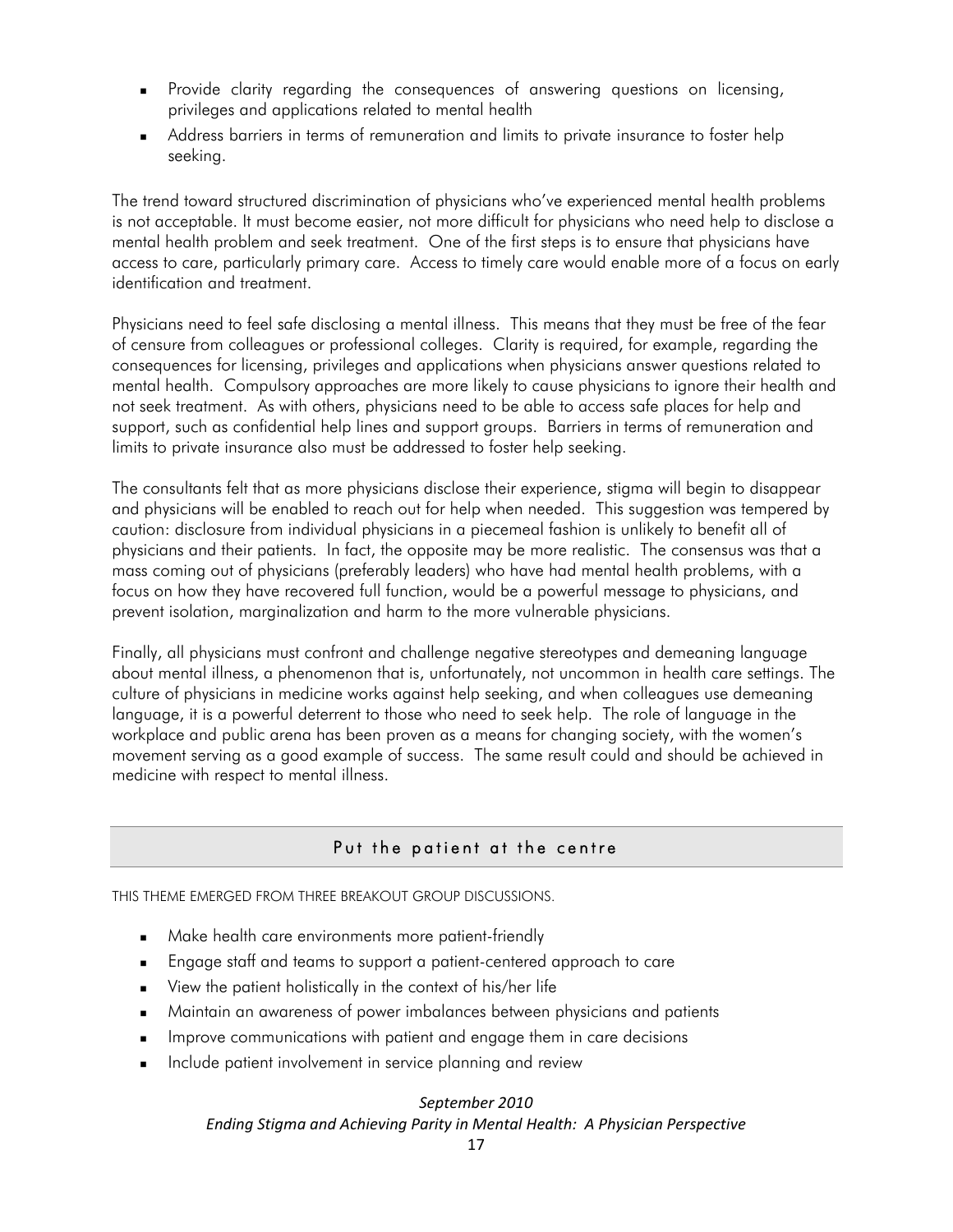- Develop mental health literacy for consumers
- Use peer support workers in emergency rooms and train lay volunteers to contribute to patient-centered model of care
- Confront and challenge negative stereotypes and demeaning language about mental illness

Health care environments must move quickly to become more patient-friendly. There are many options, many of which are relatively simple to implement: inviting office spaces, ensure that appointment times are convenient for patients with mental illness, engage staff and teams in a broader sense, such as receptionist training at the CMHA Mental Health First Aid course. All of these would support a patient-centered approach to care and help to reduce stigma and discrimination.

However, a critical component of patient-centred care comes with learning to view your patient holistically, to look at your patient in the context of his or her life. Simple changes in approach, such as consideration of poverty or homelessness, two of the more relevant social determinants of mental health, could have important and meaningful impacts on the lives of our patients.

Patient involvement in service planning and review is also needed. On consideration, it is notable that consumers are rarely involved in developing programs, services or even in the design of facilities. The consumers of mental illness care need to be directly involved in evaluations, asked how they experienced their care and to identify the barriers to care, to answer the question, "is the system working for you?". Cultural safety is a key consideration that needs to be taken into account when asking consumers for their help in developing and reviewing services, as consumers are also patients with the attendant issues of power discrepancy, possible fears of repercussions and their inexperience in participating in similar processes, at least in part due to the traditional management of health care systems without the point of view of consumers.

The power imbalance between doctors and their patients is insufficiently well addressed in training and in the culture of medicine. Physicians have particular obligations to redress the harms from perceived power imbalances and their patient's sense of control or lack of control. Addressing and redressing power imbalances could be achieved, at least in part, by changing one's point of view of a 'patient' as someone who receives advice and, instead, engage your patient in care decisions. For example, doctors can normalize the "difficult" questions by finding different ways of asking, "who do you feel comfortable seeing?" rather than "do you need to see someone for your problem", or by asking, "where would you feel comfortable going?" rather than "you will go to the psychiatric outpatient clinic for your treatment."

Improving the mental health literacy of consumers through patient education would foster the meaningful engagement of consumers in their own plans of care as well as in system assessment and planning. For example, consumers should be educated about mental illness and mental health, including mental health terminology. This should be done in a way that is inclusive of patients with low levels of general literacy.

Finally, the use of peer support workers in emergency rooms and the training of lay volunteers was seen as a means to rapidly contribute to a patient-centred model of care that would support empowerment and recovery for consumers.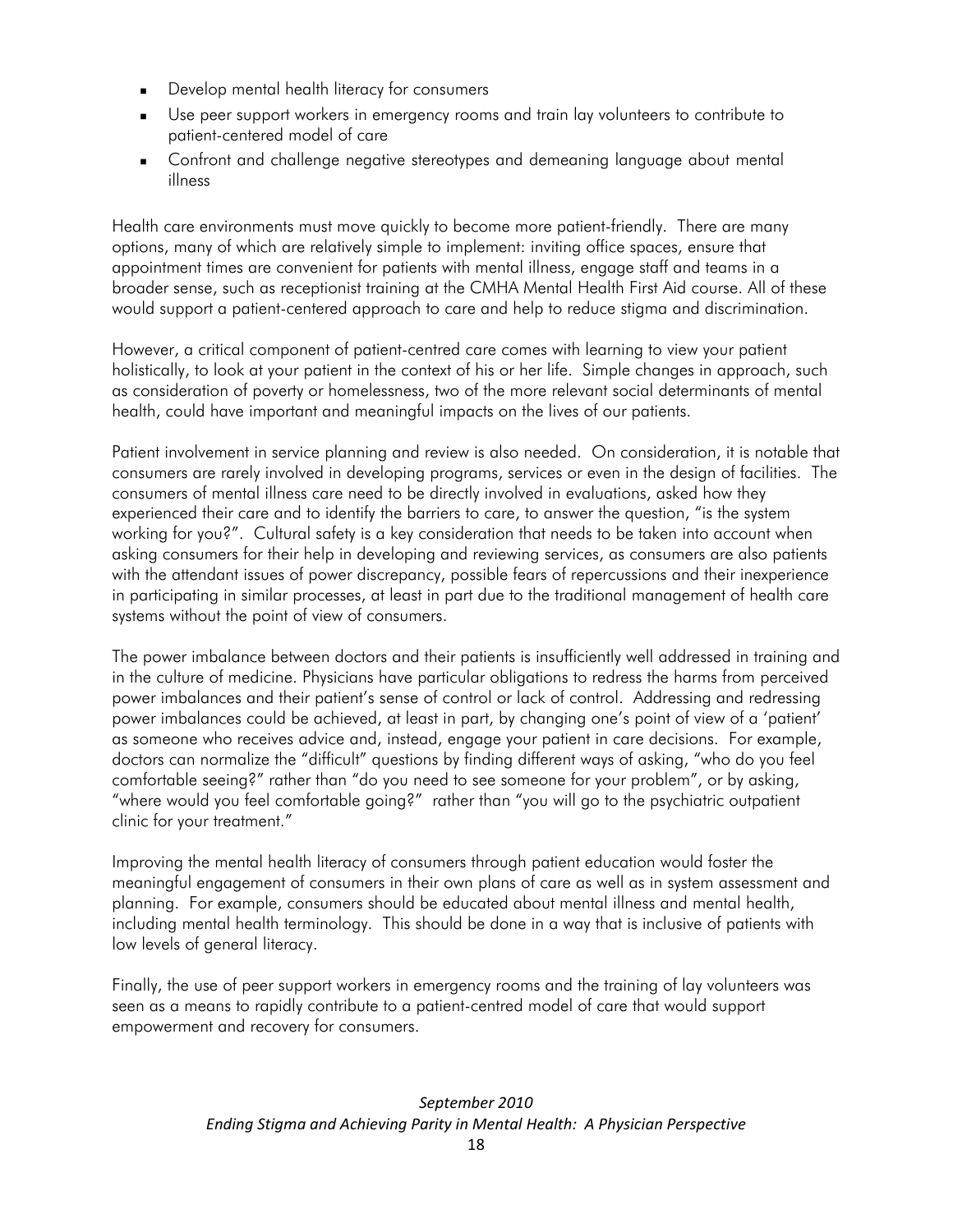## Advocate for parity of resources

<span id="page-18-0"></span>THIS THEME EMERGED FROM THREE BREAKOUT GROUP DISCUSSIONS.

- Address the inequity of resources allocated to mental health care and advocate for change
- Advocate for funding parity of ancillary professionals so that patients can access treatments such as psychotherapy and cognitive-behavioral therapy

When compared to those dedicated to physical health care, there is an inequity of resources allocated to mental illness research and mental health care. Mental health care is chronically under-funded, yet system capacity cannot be created and nurtured in the absence of adequate resources. Any and all work that is done to normalize mental illness and mental health care would help in this regard.

Another issue that needs to be addressed is that of unfunded ancillary professionals. In most cases, consumers cannot access psychotherapy, including cognitive-behavioral therapy, unless they are able to pay for it out of pocket. There are some exceptions, such as community health clinics and family health teams, who have ancillary professionals but again, this speaks to a lack of funding parity. Physicians and unions should be advocating for changes to policies that limit access to ancillary mental illness professionals.

## Conduct relevant research

THIS THEME EMERGED FROM THREE BREAKOUT GROUP DISCUSSIONS.

 Advocate for research initiatives on effective methods to reduce stigma and discrimination related to mental illness

Research initiatives to find out what actually works to reduce stigma and discrimination are sadly lacking. Research is needed to identify effective physician education; linkages (closing the loop) between stigma and discrimination and health outcomes; and the case for change using a business model, i.e. evidence that change is an investment that generates a good return.

## Promote the mental health and wellbeing of physicians

THIS THEME EMERGED FROM TWO BREAKOUT GROUP DISCUSSIONS.

- Implement faculty wellness programs
- Develop policies that support healthy workplaces

The importance of promoting and supporting the mental health of physicians was recognized. Physicians themselves need to be healthy and well in order to work and because they are role models for their colleagues and their patients. They lead by example, model healthy self-care. To do so, they must maintain an awareness of their own attitudes and biases.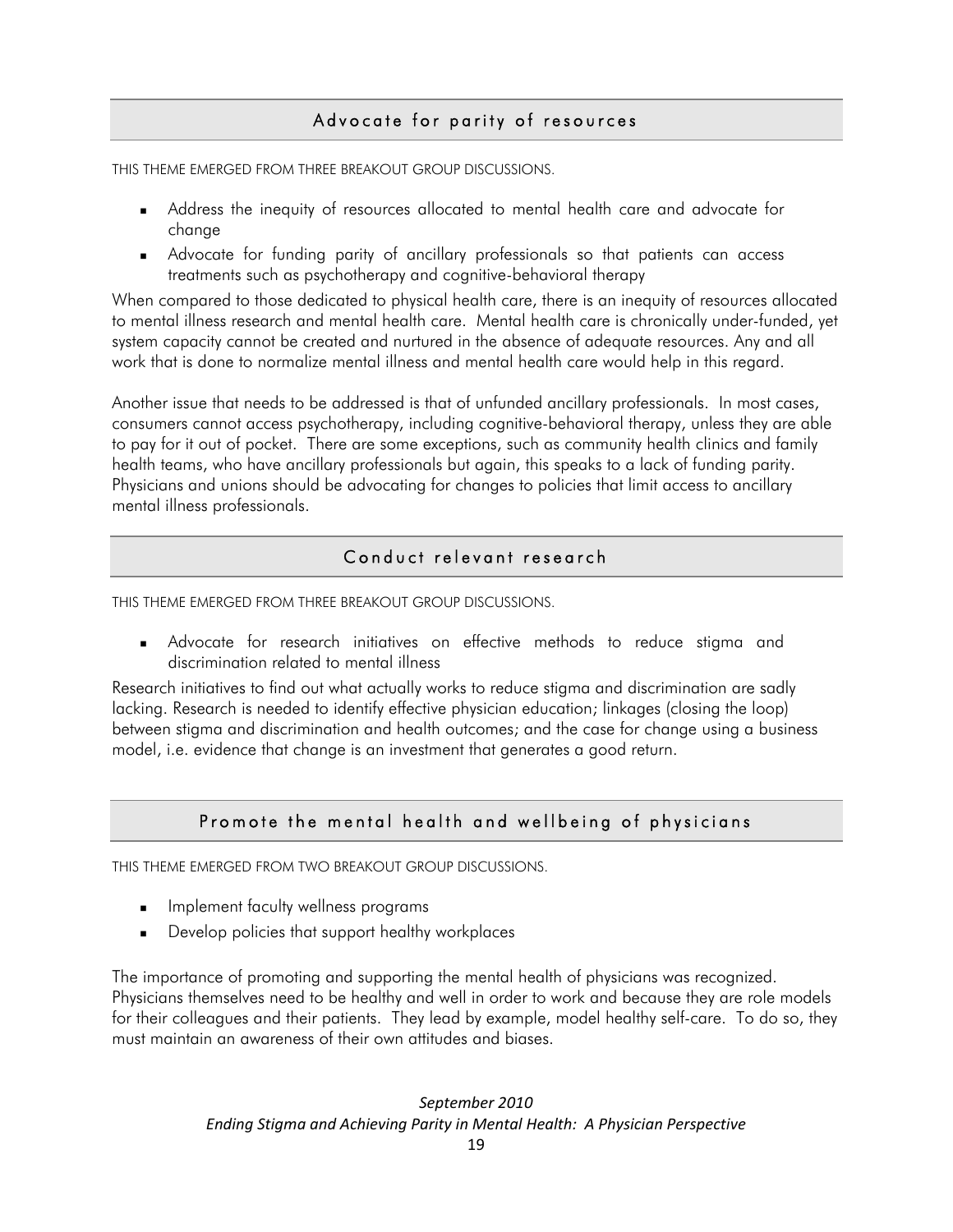<span id="page-19-0"></span>A key element of mental health promotion is ensuring that physicians have access to primary care, as noted earlier. In addition, faculty wellness programs should also be implemented, as should policies that support healthy workplaces. Continuing medical education for physicians should include a support on health promotion for physicians.

## Develop a capacity for advocacy and use it

THIS THEME EMERGED FROM TWO BREAKOUT GROUP DISCUSSIONS.

- Develop common messages and deliver as one voice
- Work towards an evidence-based business case for change (demonstrate that stigma and discrimination reduction activities are cost-effective)
- **Speak publicly about stigma and discrimination**

Shared capacity for advocacy involves working together as physicians to develop common messages, delivered as one voice. Psychiatrists and family physicians working together would be a powerful force for advocacy.

Advocacy is most likely to succeed if there is an evidence-based business case for change, principally because it is needed to gain political support for change; it is a message that resonates with politicians. Sharing best practices and clear, concrete solutions, backed by data, would be most effective.

Going public about discrimination could also be useful in affecting change.

#### Promote innovative and effective models of care

THIS THEME EMERGED FROM ONE BREAKOUT GROUP DISCUSSION.

- Promote the adoption of collaborative models of care throughout life cycle by establishing working relationship between psychiatrists, emergency physicians and family physicians
- **Move from pilot projects towards scalable prototype models**

Innovative and effective models of care need to be promoted. The adoption of collaborative models of care is particularly important for a number of reasons: the treating parties see each other as equals; they work together to develop goals and care plans; and they are able to define a patient trajectory (what the patient journey should look like) and all this maximizes what each provider brings to the table. Furthermore, such models are cost-effective because they free up resources and the time of health care providers.

Structural, administrative support and system coordination are needed to run these types of programs. Establishing working relationships (e.g. between psychiatrists, ER physicians and family physicians) is a necessary first step in model development. When developing such models, it is important not to start from scratch, but to build on what already works, yet there may not be broad knowledge of effective alternative models of care. Finally, there is a need to move away from pilot projects and toward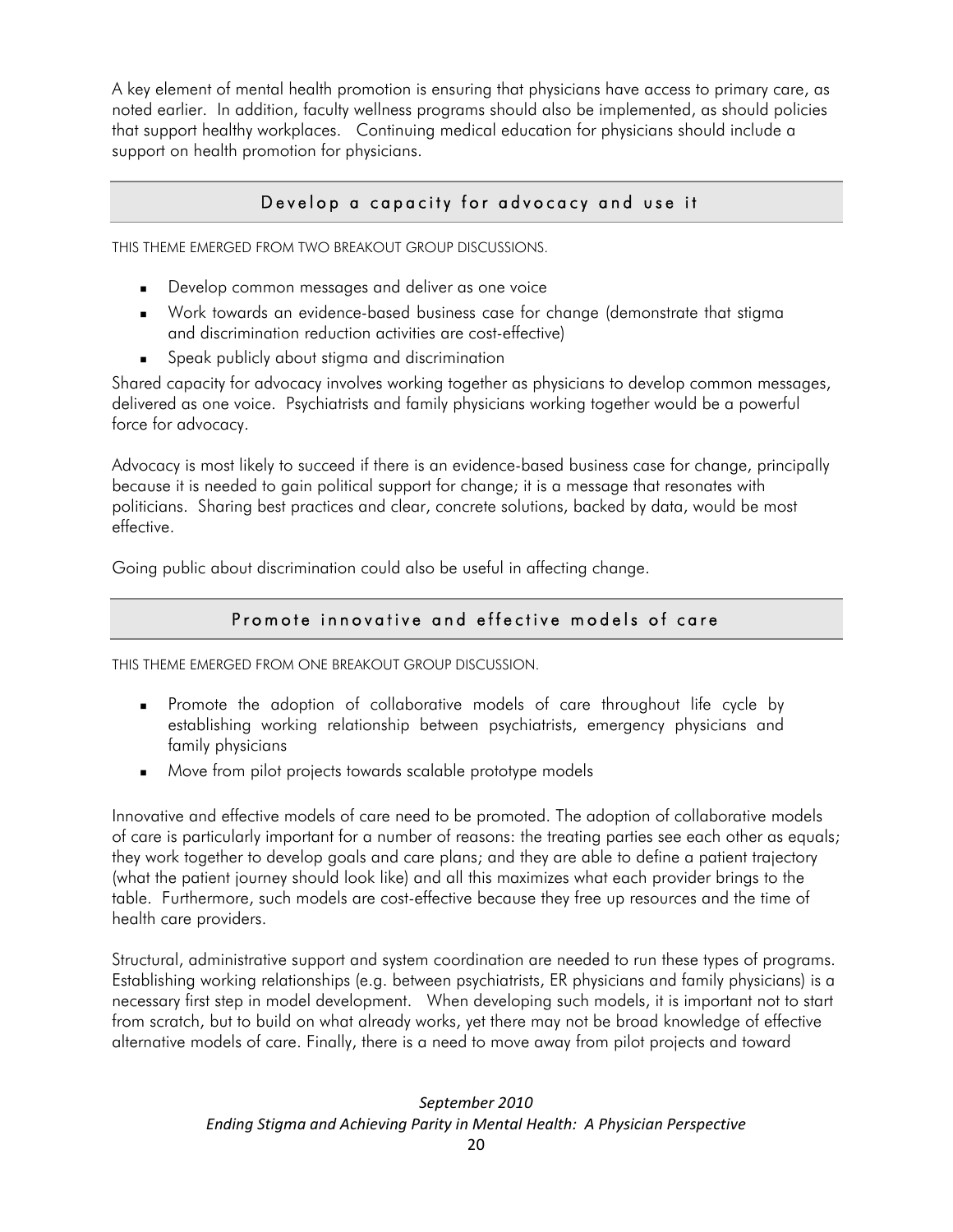<span id="page-20-0"></span>prototype models, which can evolve, and prototype funding is linked to that. Only scalable prototype models should be supported.

## Build support for generalists and for matching specialty outputs to needs

THIS THEME EMERGED FROM ONE BREAKOUT GROUP DISCUSSION.

- **Develop models of training to match specialty outputs**
- Support generalists and increase the status of family physicians
- Advocate for government support through policies and funding for these changes.

Models of training and care that match specialty outputs to needs and, at the same time, support generalists and increase the status of family physicians. Generalists and family practitioners are needed in the system as they serve as the doorway into the system of care for most people with a mental illness. In addition, it is most effective (in terms of both cost and quality care) to match specialty outputs to needs. Physicians should advocate for government support through policies and funding for these changes. This can be effective; for example, applications to family practice in British Columbia have increased because the government has emphasized the need for more generalizing and for matching specialty output to patient needs.

#### NEXT STEPS: DR. MAURA RICKETTS

The four collaborators, the Canadian Medical Association, Canadian Psychiatric Association, the Canadian Paediatric Society and the College of Family Physicians of Canada, have been meeting informally for more than a year to discuss a harmonized policy for mental health for the medical profession and how such an agenda could be implemented.

Dr. Ricketts emphasized the need to harmonize our key messages, orient around advocacy, build the right kinds of partnerships and work through provincial and territorial associations to affect change in the care of people with mental illness in Canada.

The report of this meeting will be circulated to all speakers and then to the workshop participants for comments. The presentations were captured on video and will be shared with participants, as soon as the consent of presenters is provided. A stakeholder list has been developed and the meeting report will be posted and circulated to key partners. The long-term goal of the undertaking is a broad statement of policy direction, endorsed by the four boards and then used to develop joint and individual communications and advocacy action plans.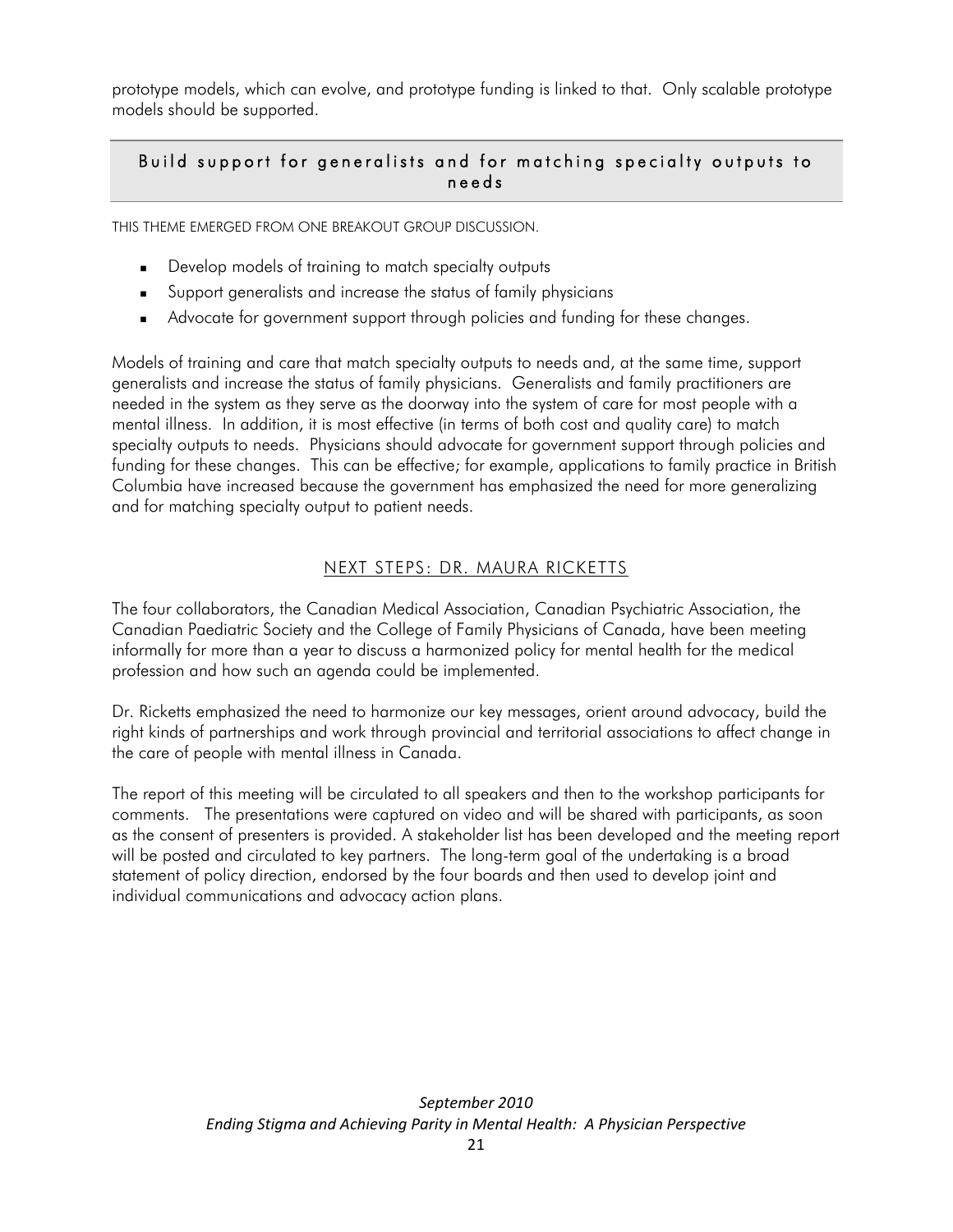#### <span id="page-21-0"></span>Mr. Michael CREEK

Mr. Creek sits on the board of the Toronto Social Planning Council and he is also a member of a network to reduce poverty in Ontario. He is a survivor of cancer, physical and mental abuse, homelessness and poverty. He is also a mental health consumer. His primary goal in life is to assist marginalized groups to speak out. The objective of Mr. Creek's presentation was to provide the patient perspective and put a human face on the effects of stigma.

#### Dr. Heather STUART

Dr. Stuart is a Professor in the Department of Community Health and Epidemiology, with cross appointments to the Department of Psychiatry and the School of Rehabilitation Therapy at Queens University. Dr. Stuart's main research interests are in the areas psychiatric epidemiology and mental health services research. Dr. Stuart has been the recipient of research funds from local, national, and international agencies and has made numerous contributions to the mental health literature. Dr. Stuart's main research and public health work pertains to stigma reduction. She has worked extensively with the World Psychiatric Association's Global anti-stigma program and is the Chair and co-founder of the World Psychiatric Association's Scientific Section on Stigma and Mental Disorders. She has been working with the Mental Health Commission with respect to anti-stigma activities and is currently collaborating with Statistics Canada to develop a stigma assessment module that can be incorporated into national health surveys.

#### Dr. Mamta GAUTAM

Dr. Gautam is a physician executive coach, author and internationally renowned speaker. For twenty years she was a psychiatrist in private practice in Ottawa, and a clinical Professor in the Department of Psychiatry, University of Ottawa. She is a specialist in Physician Health and Well-being and the founding director of the University of Ottawa Faculty of Medicine Wellness Program. This program served as the template for the Canadian Medical Association Centre for Physician Health and Wellbeing, where she consults as an Expert Physician Advisor. She is also the Co Chair of the Canadian Psychiatric Association Section on Physician Health. She is a recent past president of the Ontario Psychiatric Association; and the current President of the Ottawa chapter of the Federation of Medical Women of Canada. She has just launched the International Alliance for Physician Health.

#### Professor Graham THORNICROFT

Dr. Graham Thornicroft is Professor of Community Psychiatry, and Head of the Health Service Research Department at the Institute of Psychiatry, King's College London. He is a Consultant Psychiatrist working in a community mental health team in South London, and is Director of Research and Development at the South London and Maudsley NHS Trust. He chaired the External Reference Group for the National Service Framework for Mental Health, a ten-year national mental health plan for England. His areas of expertise include: mental health needs assessment, the development of new outcome scales, cost-effectiveness evaluation of mental health treatments, stigma and discrimination, and the development of community-based mental health services.